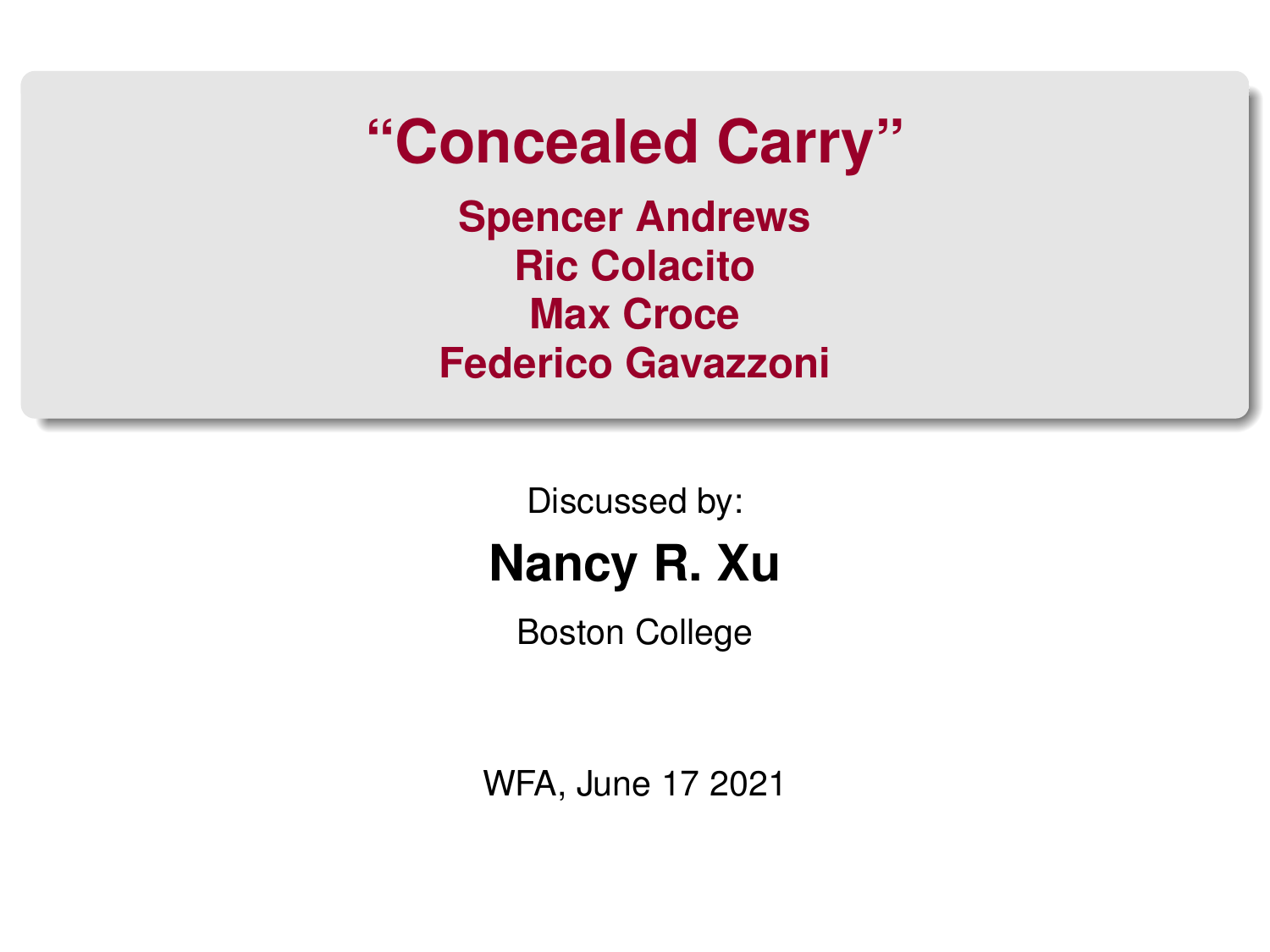<span id="page-1-0"></span>§ **Growing literature exploring equilibrium models of currency risk, relations to country size, fiscal policy, habit formation, and trade network:** Hassan (2013), Hassan et al. (2015, 2016), Heyerdahl-Larsen (2015), Jiang (2019), Stathopoulos (2017), Richmond (2019), and Richmond and Jiang (2020) [...and so on]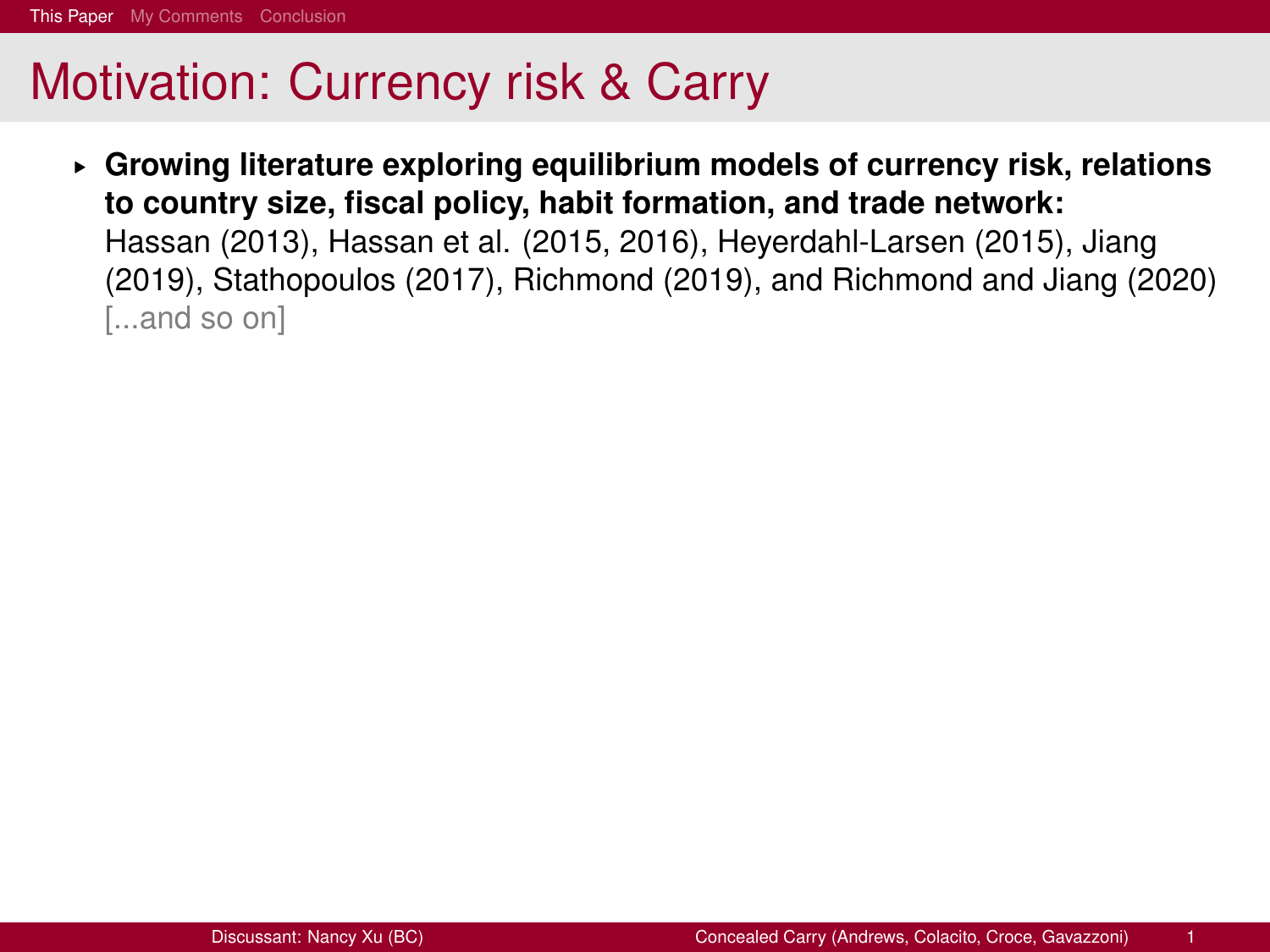- § **Growing literature exploring equilibrium models of currency risk, relations to country size, fiscal policy, habit formation, and trade network:** Hassan (2013), Hassan et al. (2015, 2016), Heyerdahl-Larsen (2015), Jiang (2019), Stathopoulos (2017), Richmond (2019), and Richmond and Jiang (2020) [...and so on]
- § **Carry trade risk premiums:** portfolio strategies to exploit the cross-country differences in the currency risk, hence demanding different risk compensations
- § **Traditional carry: short** (**long**) countries with **low** (**high**) interest rate
- § **Slope carry: short** (**long**) the long-term bonds of countries with **flatter** (**steeper**) yield curves for one month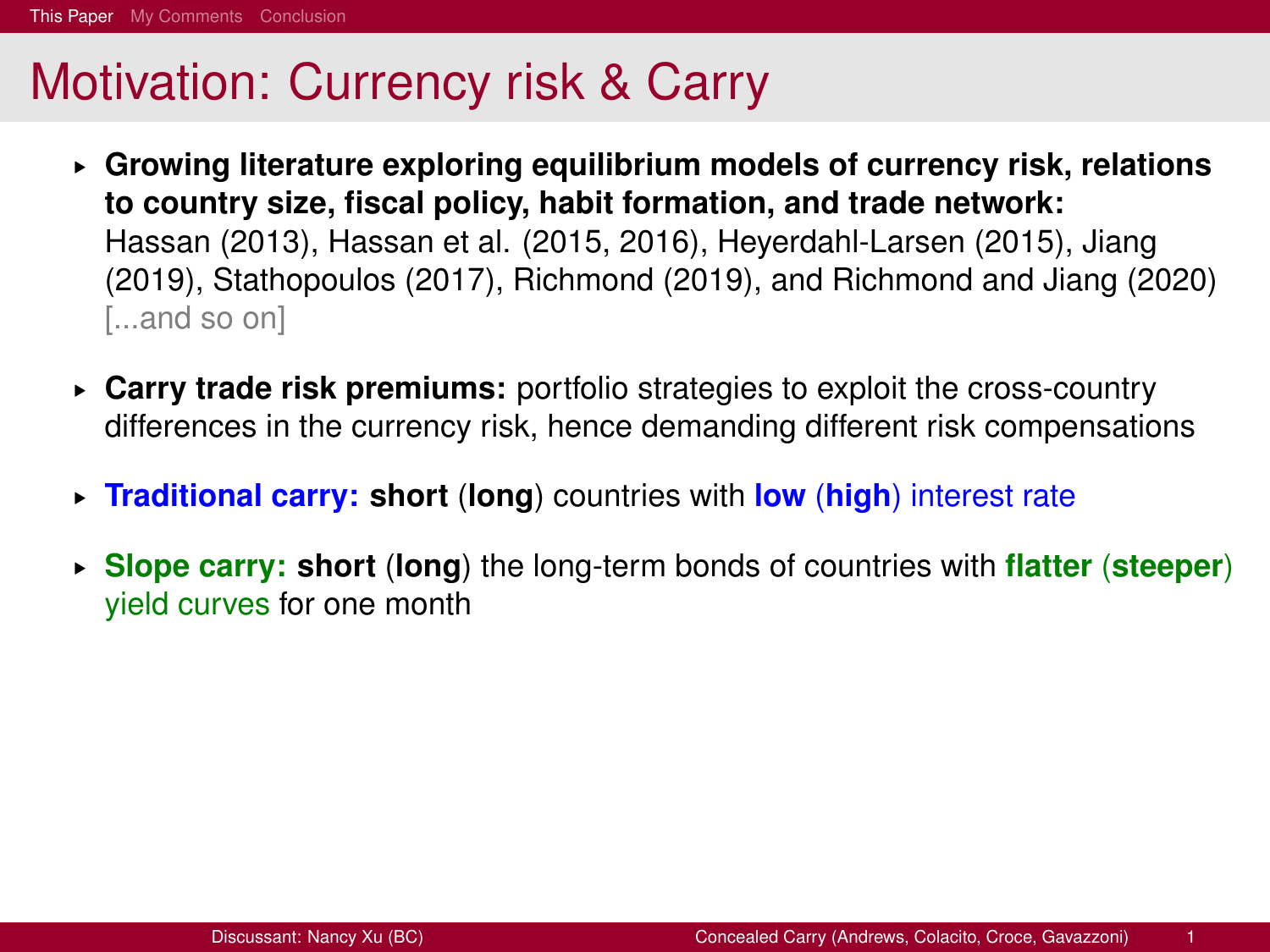- § **Growing literature exploring equilibrium models of currency risk, relations to country size, fiscal policy, habit formation, and trade network:** Hassan (2013), Hassan et al. (2015, 2016), Heyerdahl-Larsen (2015), Jiang (2019), Stathopoulos (2017), Richmond (2019), and Richmond and Jiang (2020) [...and so on]
- § **Carry trade risk premiums:** portfolio strategies to exploit the cross-country differences in the currency risk, hence demanding different risk compensations
- § **Traditional carry: short** (**long**) countries with **low** (**high**) interest rate
- § **Slope carry: short** (**long**) the long-term bonds of countries with **flatter** (**steeper**) yield curves for one month
- § **A less examined question: How do the performances of traditional carry and slope carry strategies evolve over time?**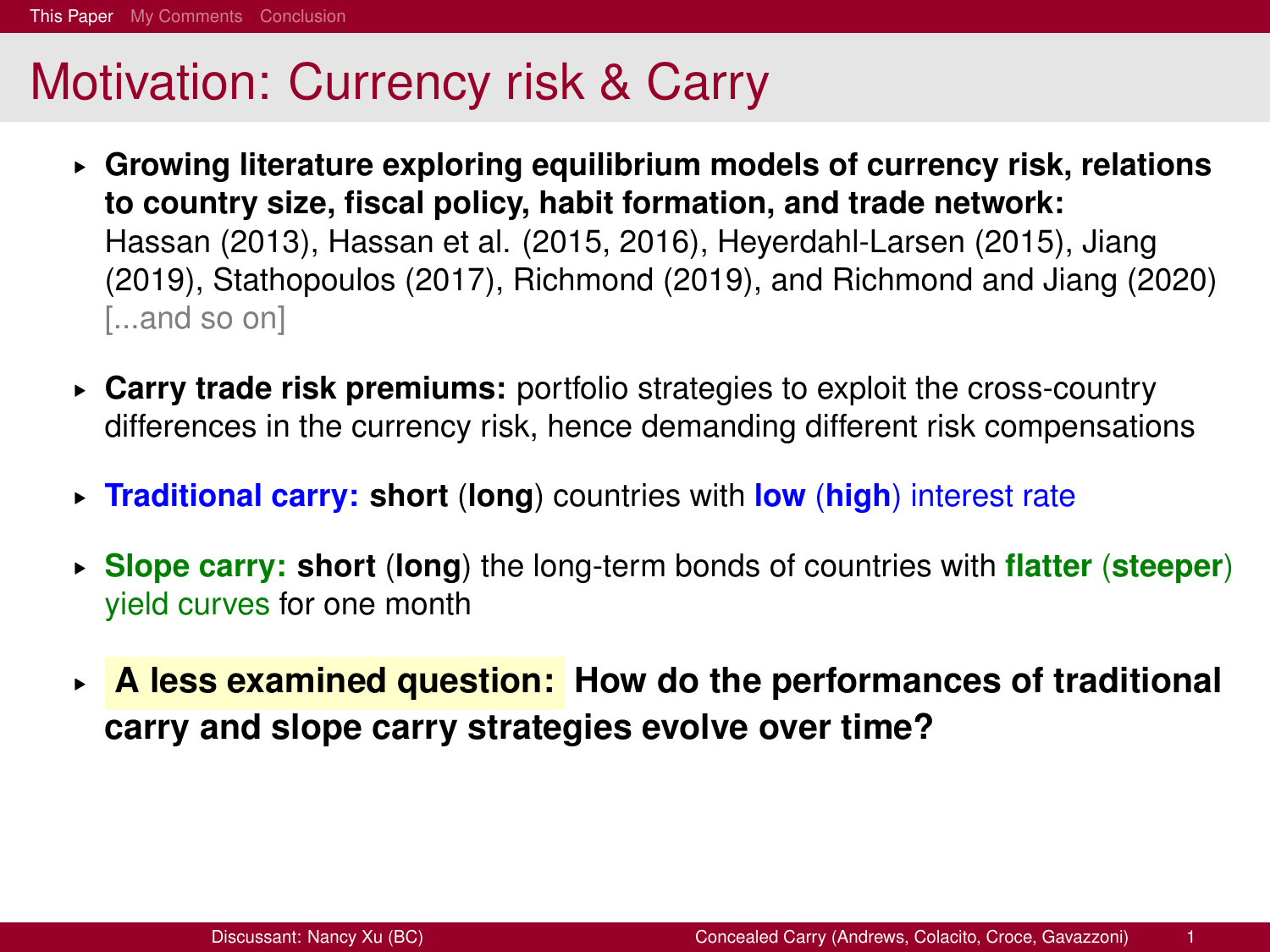- § **Growing literature exploring equilibrium models of currency risk, relations to country size, fiscal policy, habit formation, and trade network:** Hassan (2013), Hassan et al. (2015, 2016), Heyerdahl-Larsen (2015), Jiang (2019), Stathopoulos (2017), Richmond (2019), and Richmond and Jiang (2020) [...and so on]
- § **Carry trade risk premiums:** portfolio strategies to exploit the cross-country differences in the currency risk, hence demanding different risk compensations
- § **Traditional carry: short** (**long**) countries with **low** (**high**) interest rate
- § **Slope carry: short** (**long**) the long-term bonds of countries with **flatter** (**steeper**) yield curves for one month
- § **A less examined question: How do the performances of traditional carry and slope carry strategies evolve over time?**
- § **This paper: Jointly explain the changing performances of several key carry strategies using an equilibrium model (EZ preferences, N complete financial markets, inflation dynamics, real consumption)**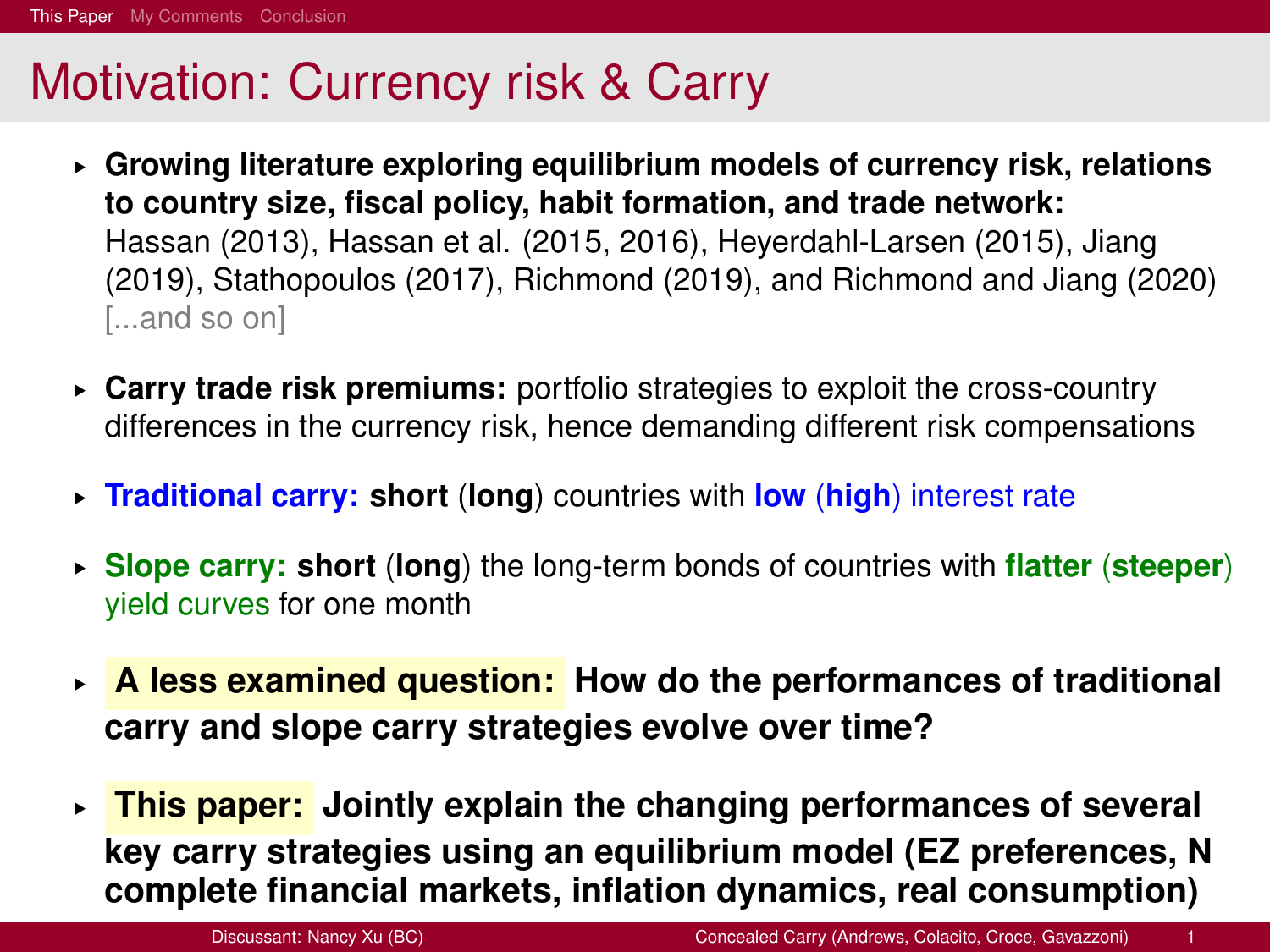J.

٠

# What does this paper do? (1) Empirical

§ Performances changed pre- and post-2008:

| <b>Sample</b>            | <b>Traditional carry</b> | Slope carry          |
|--------------------------|--------------------------|----------------------|
|                          | excess returns (3-1)     | excess returns (3-1) |
| Whole sample (1995-2018) | 4.93                     | 2.62                 |
|                          | [2.36]                   | [1.17]               |
| Pre-08/2008              | 8.12                     | $-0.13$              |
|                          | [3.25]                   | $[-0.04]$            |
| Post-08/2008             | 0.79                     | 6.17                 |
|                          | [0.23]                   | [1.86]               |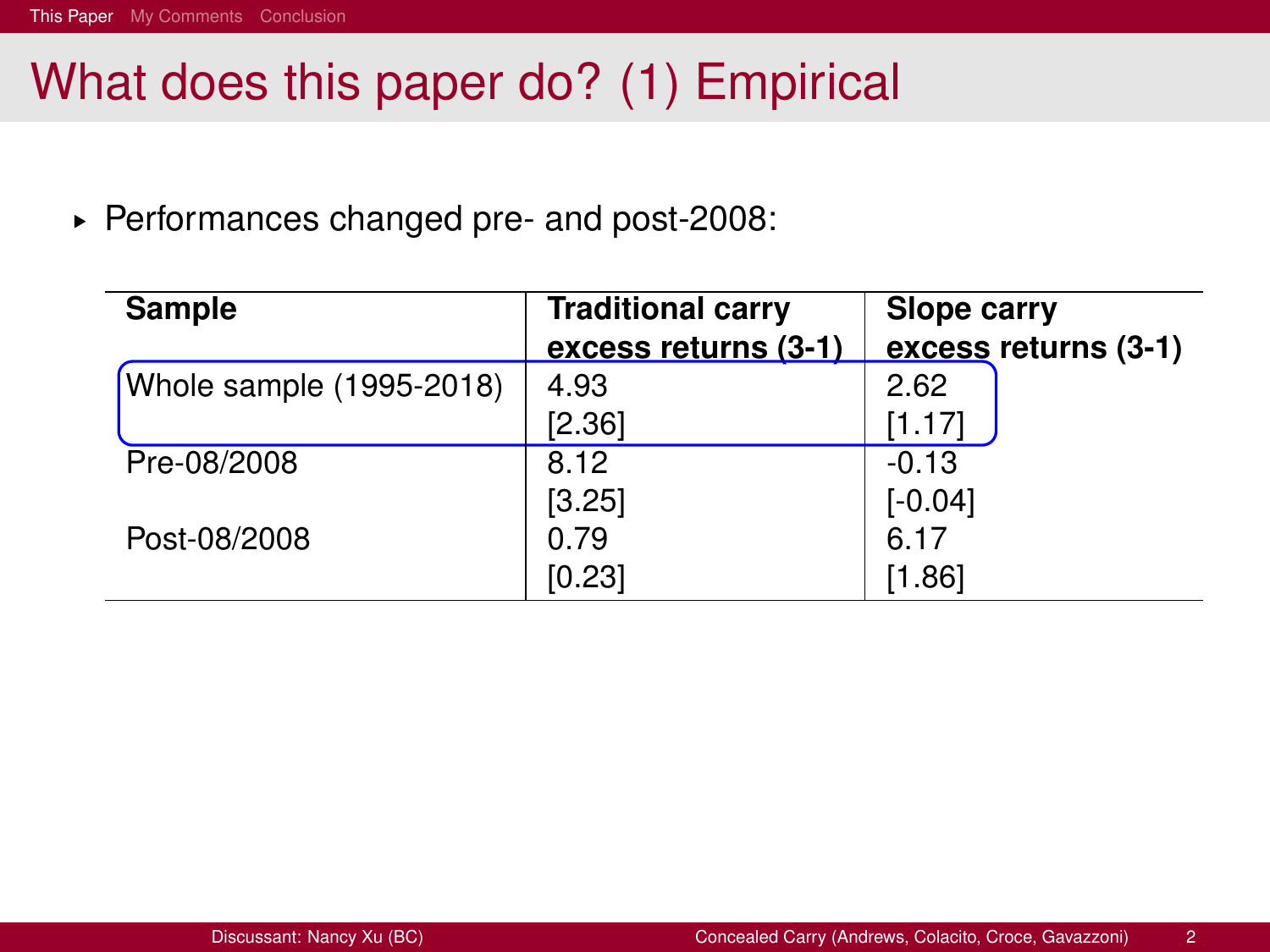# What does this paper do? (1) Empirical

§ Performances changed pre- and post-2008:

| <b>Sample</b>            |        | <b>Traditional carry</b> | <b>Slope carry</b>   |
|--------------------------|--------|--------------------------|----------------------|
|                          |        | excess returns (3-1)     | excess returns (3-1) |
| Whole sample (1995-2018) | 4.93   |                          | 2.62                 |
|                          | [2.36] |                          | [1.17]               |
| Pre-08/2008              | 8.12   |                          | $-0.13$              |
|                          | [3.25] |                          | $[-0.04]$            |
| Post-08/2008             | 0.79   |                          | 6.17                 |
|                          | [0.23] |                          | [1.86]               |

§ **Traditional carry:** the disappearing premium post-2008 is intuitive, given the world-wide compression of short-term interest rates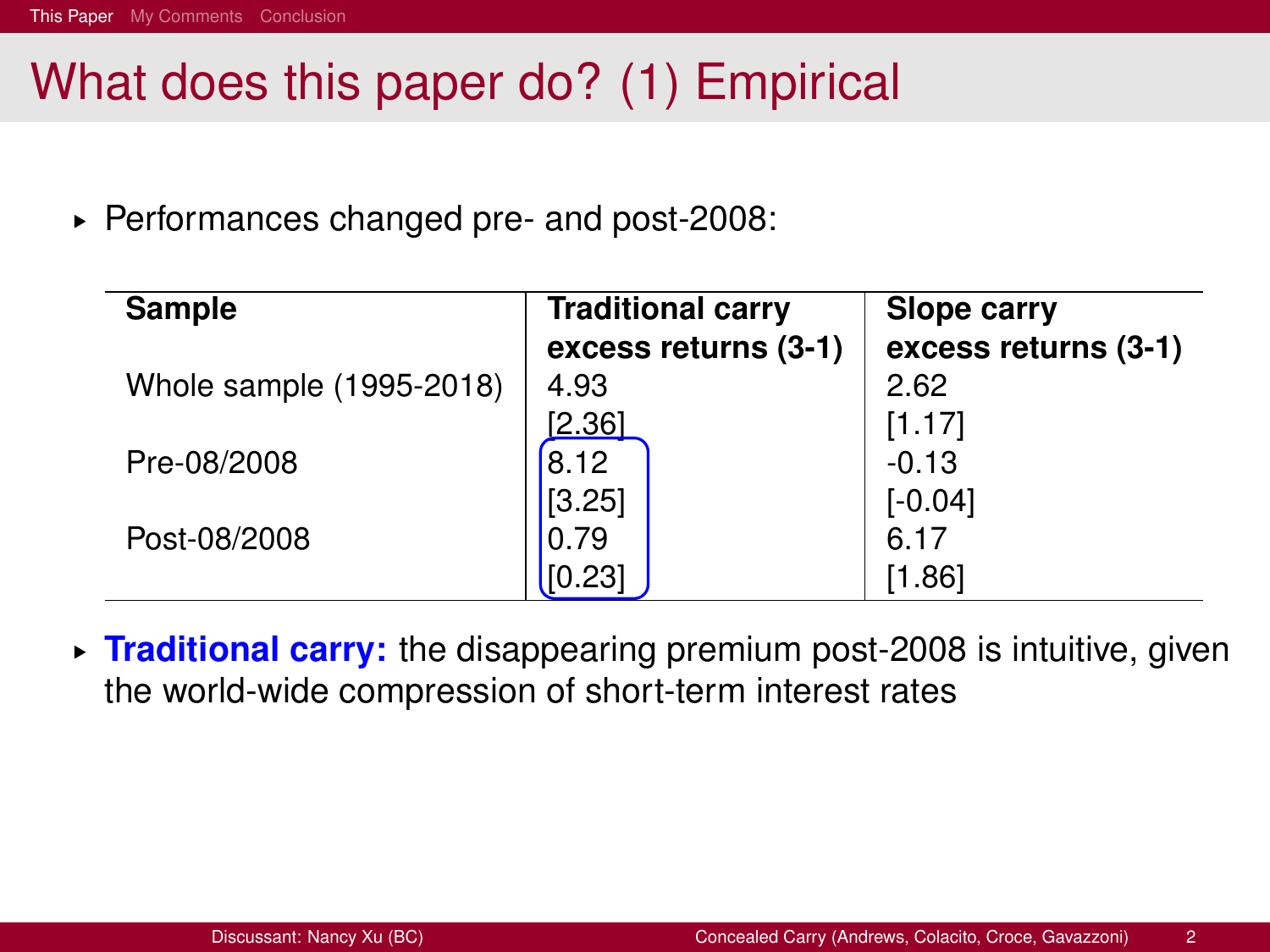# What does this paper do? (1) Empirical

§ Performances changed pre- and post-2008:

| Sample                   | <b>Traditional carry</b><br>excess returns (3-1) | Slope carry<br>excess returns (3-1) |
|--------------------------|--------------------------------------------------|-------------------------------------|
| Whole sample (1995-2018) | 4.93                                             | 2.62                                |
|                          | [2.36]                                           | [1.17]                              |
| Pre-08/2008              | 8.12                                             | $-0.13$                             |
|                          | [3.25]                                           | $[-0.04]$                           |
| Post-08/2008             | 0.79                                             | 6.17                                |
|                          | [0.23]                                           | [1.86]                              |

- § **Traditional carry:** the disappearing premium post-2008 is intuitive, given the world-wide compression of short-term interest rates
- ► **Slope carry:** Concealed turned revealed! This is puzzling as LT government bonds should yield a null excess return (Lustig et al. 2019)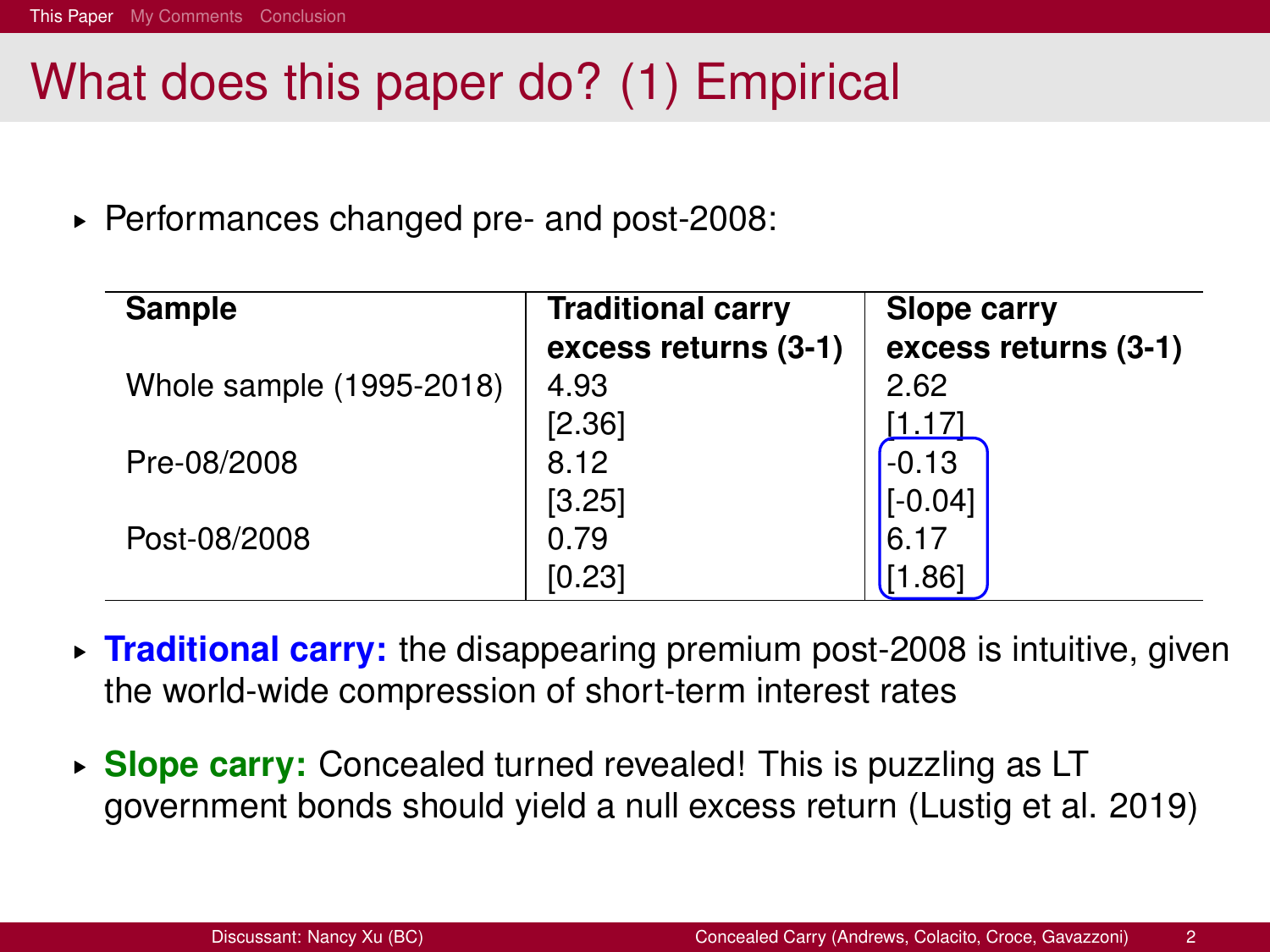The paper then makes a prediction given some suggestive evidence:

§ **Country exposures to expected global real growth and inflation are associated with the traditional and slope carry risk premiums, respectively**

$$
E_t [\Delta y_{i,t+1}] = \mu_{i,y} + \beta_{i,y} \cdot E_t [\Delta y_{G10,t+1}] + \varepsilon_{i,t}
$$
  

$$
E_t [\pi_{i,t+1}] = \mu_{i,\pi} + \beta_{i,\pi} \cdot E_t [\pi_{G10,t+1}] + \varepsilon_{i,t},
$$

- § High βi,y: CAN, GER JPN
- § High βi,π: UK, SWI, SWE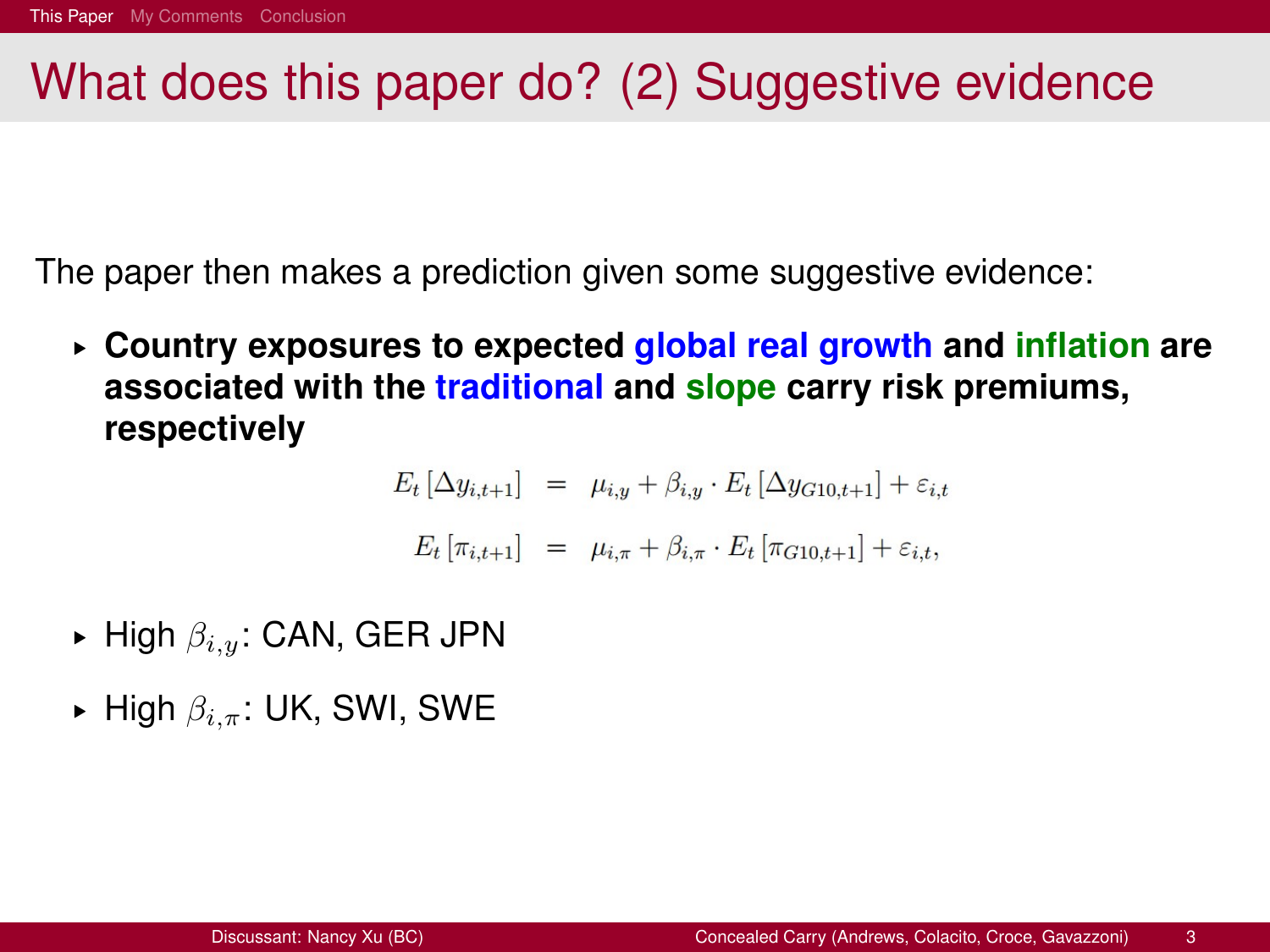§ **Observation 1: Country's global growth expectation and inflation** exposures appear imperfect  $\rightarrow$  two distinct dimensions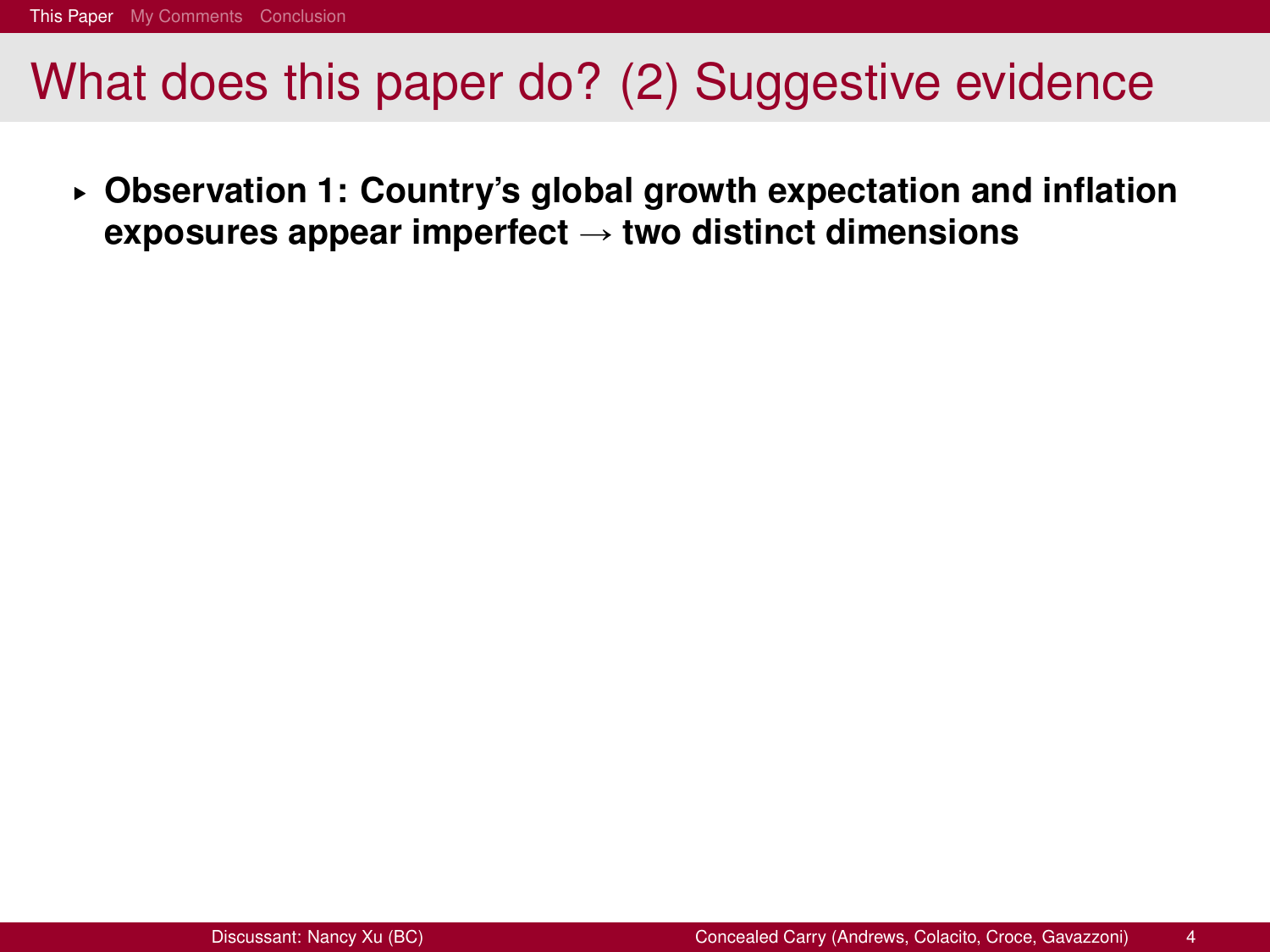- § Observation 1: Country's global growth expectation and inflation exposures appear imperfect  $\rightarrow$  two distinct dimensions
- § **Observation 2: Country composition in the interest rate-sorted portfolios remains unchanged before and after 2008 & Traditional carry premium remains positive**

| Sample       | <u>Traditi</u> onal carry | Slope carry |
|--------------|---------------------------|-------------|
| Pre-08/2008  | 8.12                      | $-0.13$     |
|              | [3.25]                    | $[-0.04]$   |
| Post-08/2008 | 0.79                      | 6.17        |
|              |                           | [1.86]      |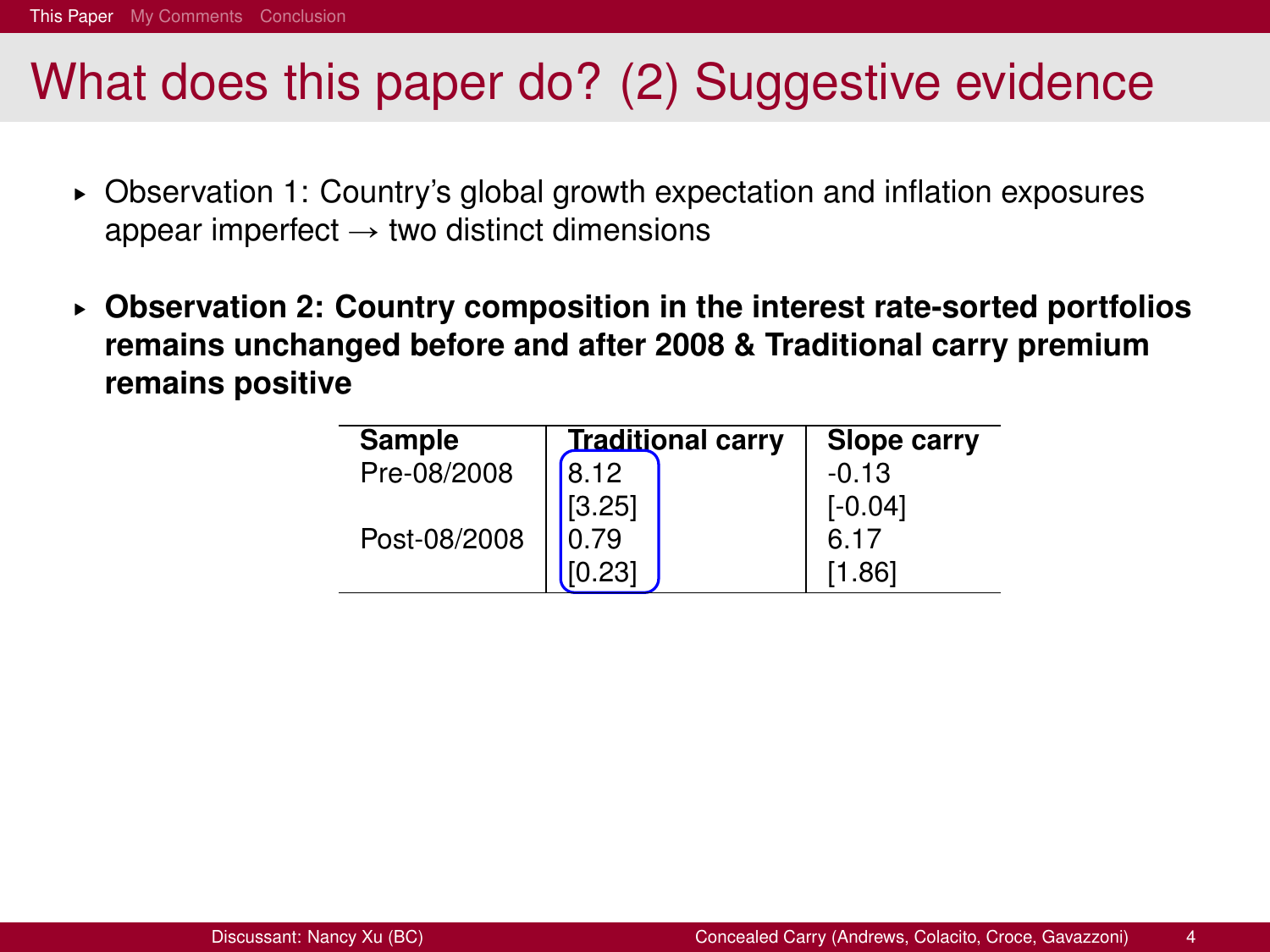- § Observation 1: Country's global growth expectation and inflation exposures appear imperfect  $\rightarrow$  two distinct dimensions
- § Observation 2: Country composition in the interest rate-sorted portfolios remains unchanged before and after 2008  $\rightarrow$  Traditional carry premium remains positive
- § **Observation 3: Due to major drops in global inflation expectation post 2008 (– shock), high** βi,π **countries receive a negative shock in their interest rate**  $\rightarrow$

**Generating steeper yield curve, joining the high-slope portfolio**

 $\leftrightarrow$ 

**Countries with high inflation risk (high risk premium) joining the steeper slope-sorted portfolio, earning a positive slope carry risk premium**

| Sample       | <b>Traditional carry</b> | Slope carry |
|--------------|--------------------------|-------------|
| Pre-08/2008  | 8.12                     | $-0.13$     |
|              | [3.25]                   | $-0.04$     |
| Post-08/2008 | 0.79                     | 6.17        |
|              | [0.23]                   | .861        |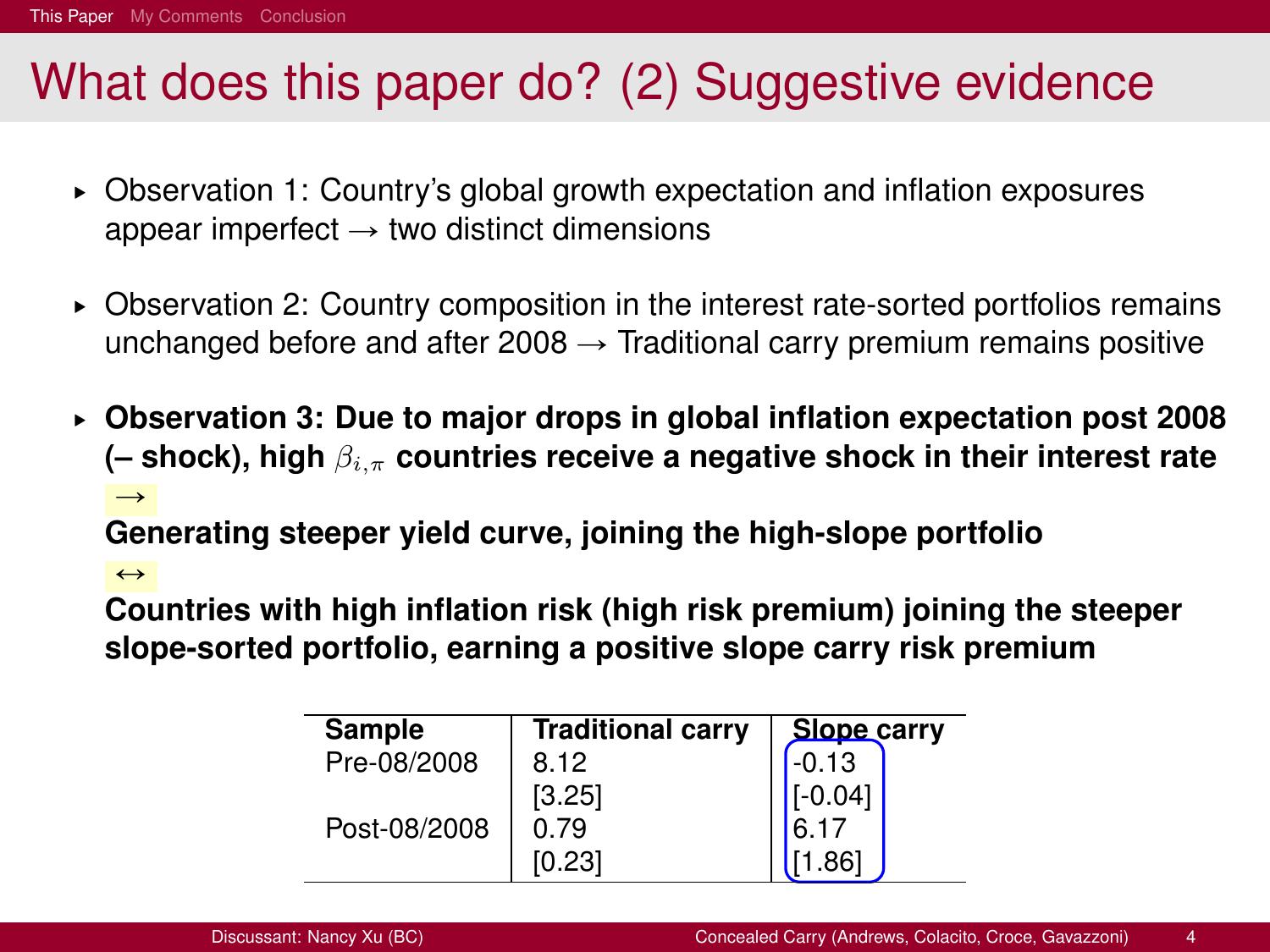# What does this paper do? (3) Model formalization

- § Explain the the connection between these estimated exposures to expected GDP growth and inflation and the risk-premia on the traditional and slope carries
	- $\Rightarrow$  EZ preferences
	- $\Rightarrow$  Global expectation state variables dynamics

$$
\underbrace{\left[\begin{array}{c} x_{\pi,t} \\ x_{c,t} \end{array}\right]}_{x_t} \ = \ \underbrace{\left[\begin{array}{cc} \rho_{\pi} & 0 \\ \rho_{cr} & \rho_c \end{array}\right]}_{K} \cdot \left[\begin{array}{c} x_{\pi,t-1} \\ x_{c,t-1} \end{array}\right] + \underbrace{\left[\begin{array}{cc} \sigma_{x,\pi} & 0 \\ 0 & \sigma_{x,c} \end{array}\right]}_{\Sigma} \left[\begin{array}{c} \varepsilon_{\pi,t} \\ \varepsilon_{c,t} \end{array}\right],
$$

 $\Rightarrow$  Local state variable dynamics

$$
\Delta c_{i,t+1} = \mu_c^i + \beta_i^c x_{c,t} + \sigma_c \eta_{i,t+1}^c
$$

 $\pi_{i,t+1} = \mu_{\pi}^i + \beta_i^{\pi} x_{\pi,t} + \sigma_{\pi} \eta_{i,t+1}^{\pi}$ 

- $\Rightarrow$  Complete, frictionless financial markets
- $\Rightarrow$  Real SDF: global real growth expectation; global growth expectation shock; global inflation expectation shock; idiosyncratic consumption growth shock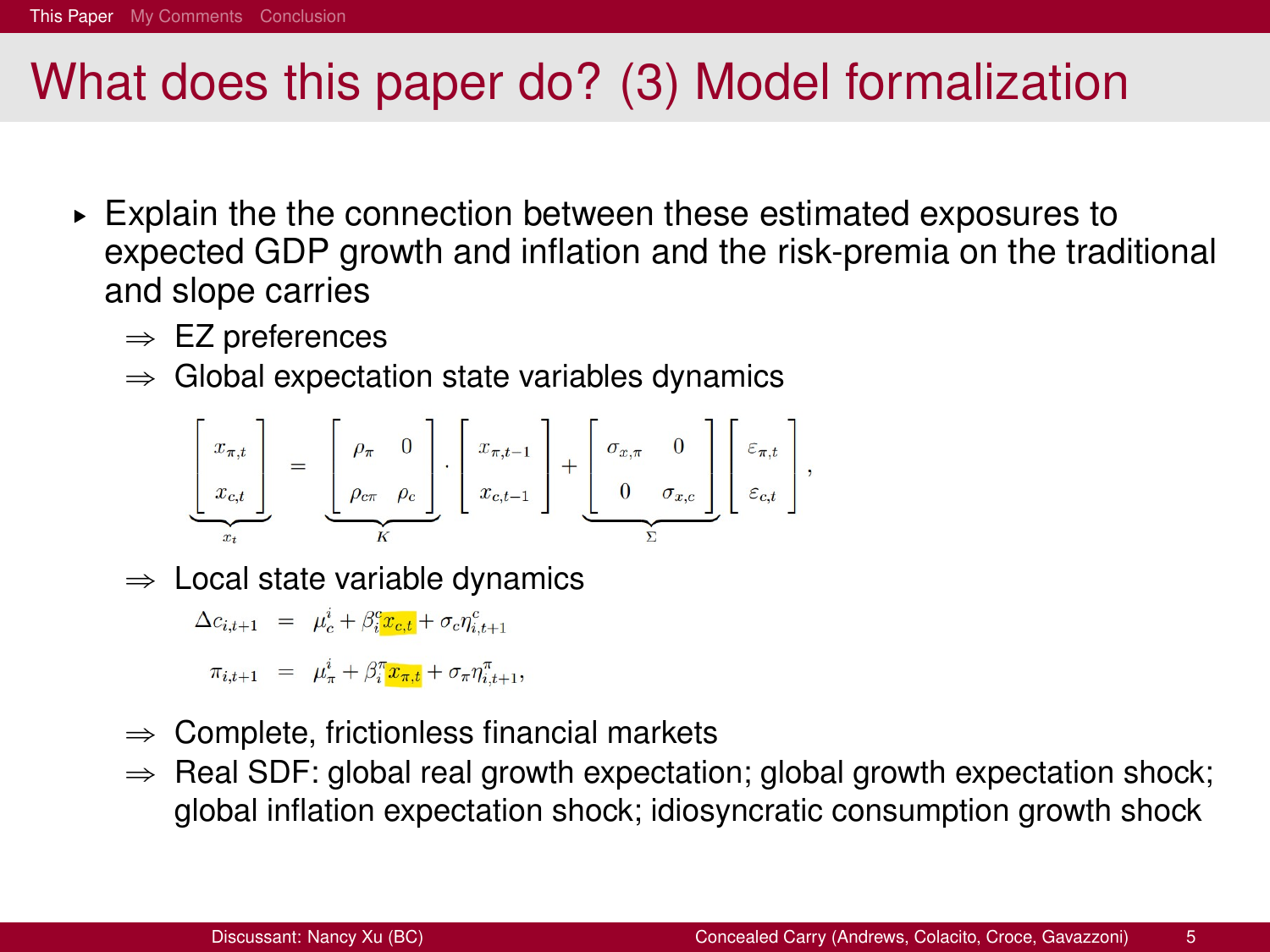### What does this paper do? (4) Model solution

$$
\log E_t \left[ RX_{i,t+1}^{\infty} \right] = \log E_t \left[ RX_{i,t+1}^1 \right] - \beta_i^c \left[ \frac{k_{\varepsilon c} \sigma_{xc}^2}{1 - \rho_c} - \frac{\rho_{c\pi} k_{\varepsilon \pi} \sigma_{x\pi}^2}{(1 - \rho_c)(1 - \rho_\pi)} \right] + \beta_i^{\pi} \frac{k_{\varepsilon \pi} \sigma_{x\pi}^2}{1 - \rho_\pi}.
$$

§ **Intuition 1 / negative premium in the middle term:** Positive growth expectation news, yield increases, infinite-maturity produces a loss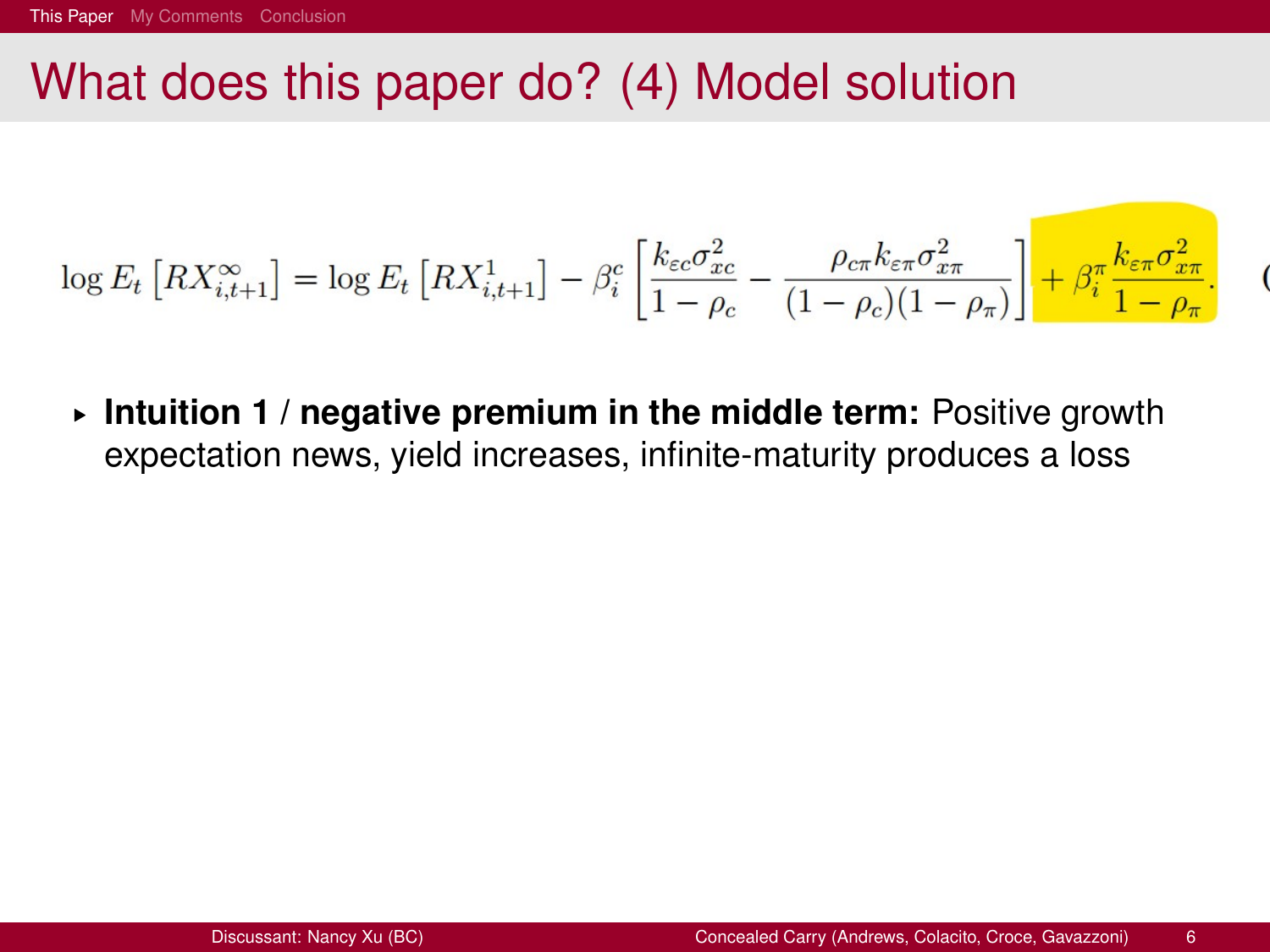### What does this paper do? (4) Model solution

$$
\log E_t \left[ RX_{i,t+1}^{\infty} \right] = \log E_t \left[ RX_{i,t+1}^1 \right] - \beta_i^c \left[ \frac{k_{ec}\sigma_{xc}^2}{1-\rho_c} - \frac{\rho_{c\pi}k_{\varepsilon\pi}\sigma_{x\pi}^2}{(1-\rho_c)(1-\rho_\pi)} \right] + \beta_i^{\pi} \frac{k_{\varepsilon\pi}\sigma_{x\pi}^2}{1-\rho_\pi}.
$$

- § **Intuition 1 / negative premium in the middle term:** Positive growth expectation news, yield increases, infinite-maturity produces a loss
- **► Intuition 2 / positive premium in the last term :** Positive inflation expectation news, nominal yield increases, negative holding-period return; real SDF increases (high marginal utility states); positive inflation risk premium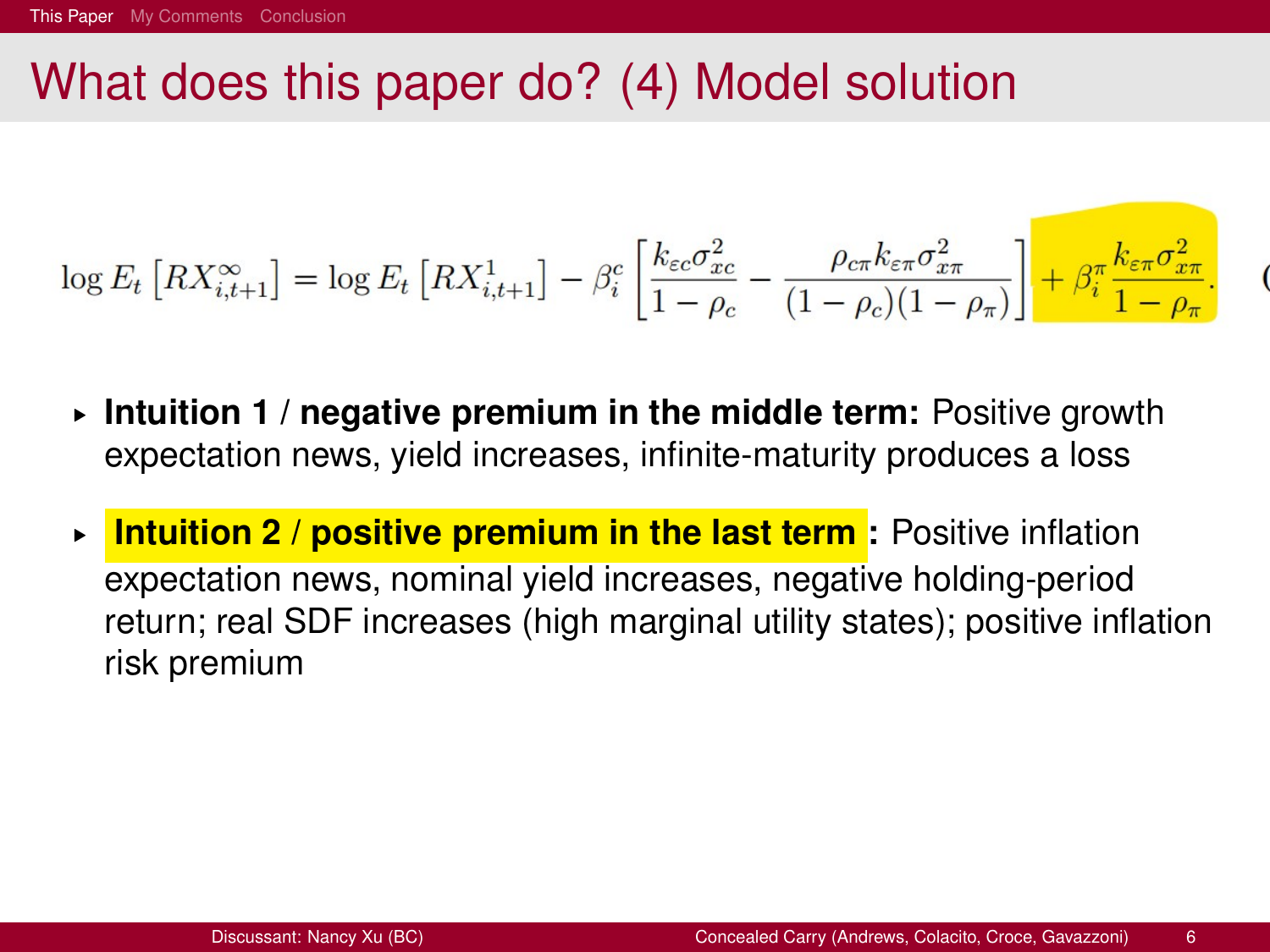### What does this paper do? (4) Model solution

$$
\log E_t \left[ RX_{i,t+1}^\infty \right] = \log E_t \left[ RX_{i,t+1}^1 \right] - \beta_i^c \left[ \frac{k_{ec}\sigma_{xc}^2}{1-\rho_c} - \frac{\rho_{c\pi}k_{\varepsilon\pi}\sigma_{x\pi}^2}{(1-\rho_c)(1-\rho_\pi)} \right] + \beta_i^{\pi} \frac{k_{\varepsilon\pi}\sigma_{x\pi}^2}{1-\rho_\pi}.
$$

- § **Intuition 1 / negative premium in the middle term:** Positive growth expectation news, yield increases, infinite-maturity produces a loss
- § **Intuition 2 / positive premium in the last term :** Positive inflation expectation news, nominal yield increases, negative holding-period return; real SDF increases (high marginal utility states); positive inflation risk premium
- § **Intuition 3 / heterogeneity:** higher exposure to global inflation expectation (high  $\beta_i^{\pi}$ ), higher inflation risk premium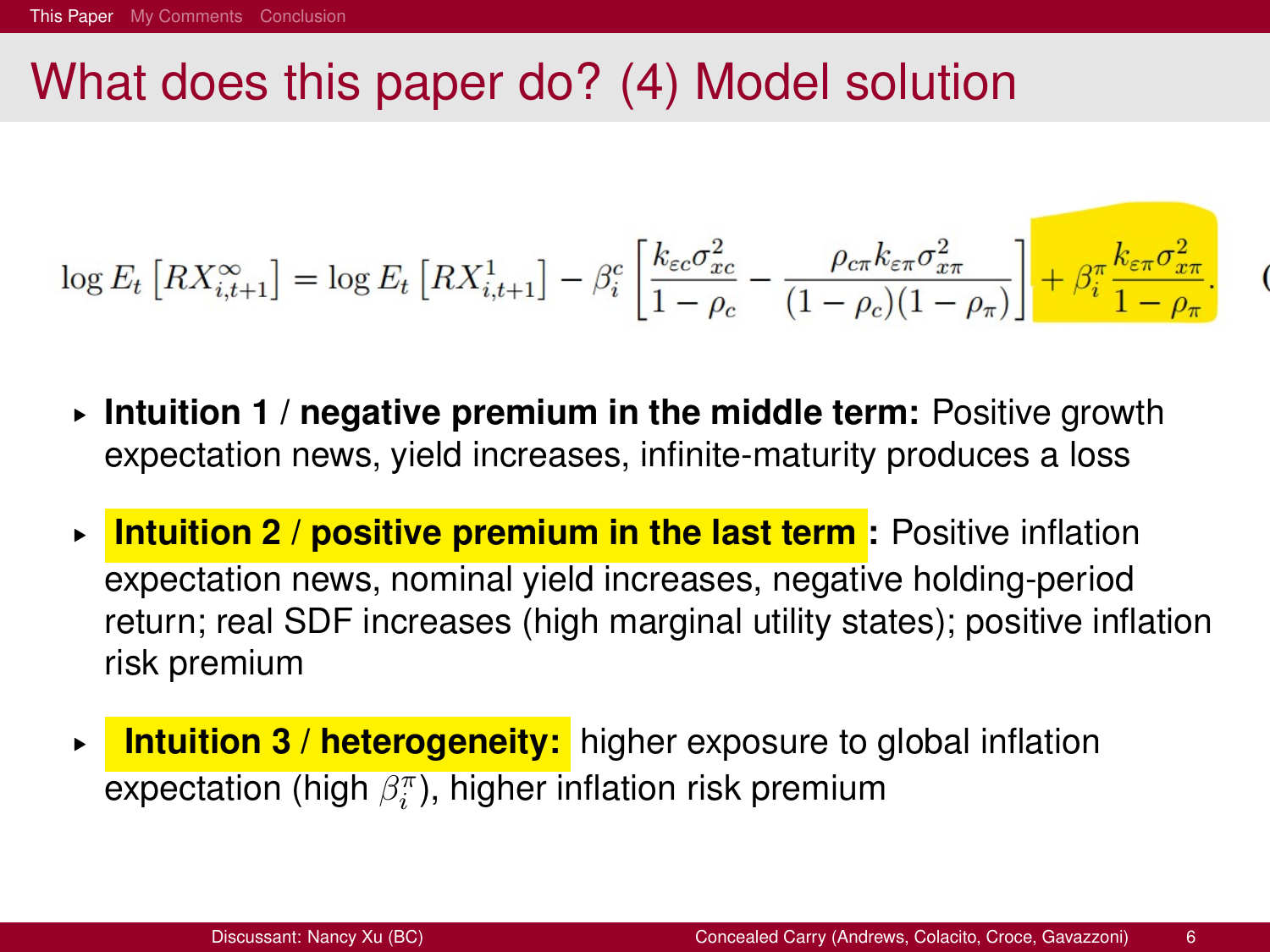# <span id="page-16-0"></span>What I like about this paper:

- 1. Research question is quite novel and relevant
	- § Jointly explain more than one important carries in one framework
	- § Time variation of performance
- 2. The writing is very clear and easy to follow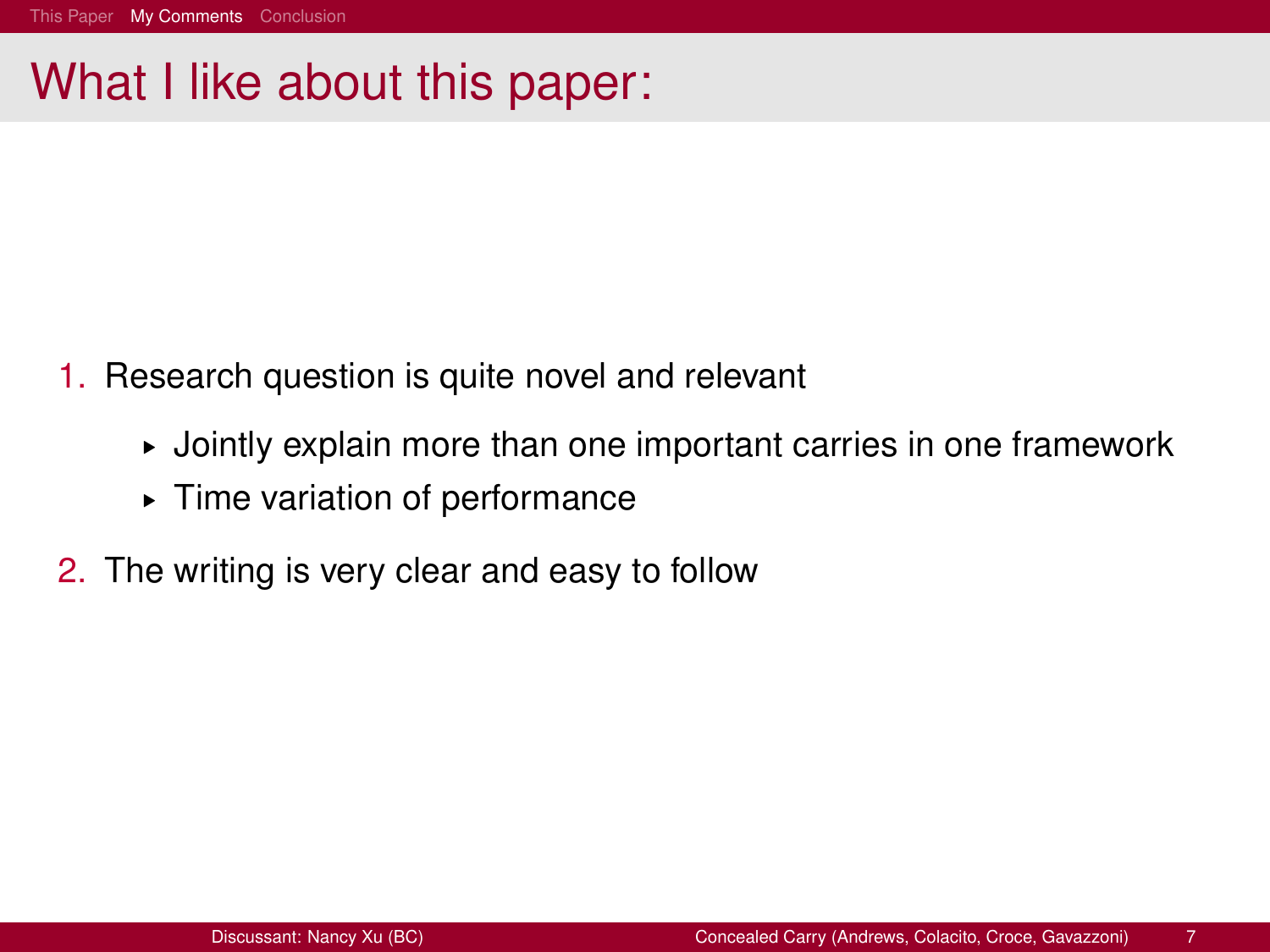# #1: Time variation in global LT inflation expectation

§ The permanent drop in the long-term global inflation expectation is an important cause of the "concealed-turned-positive" slope carry risk premium post-2008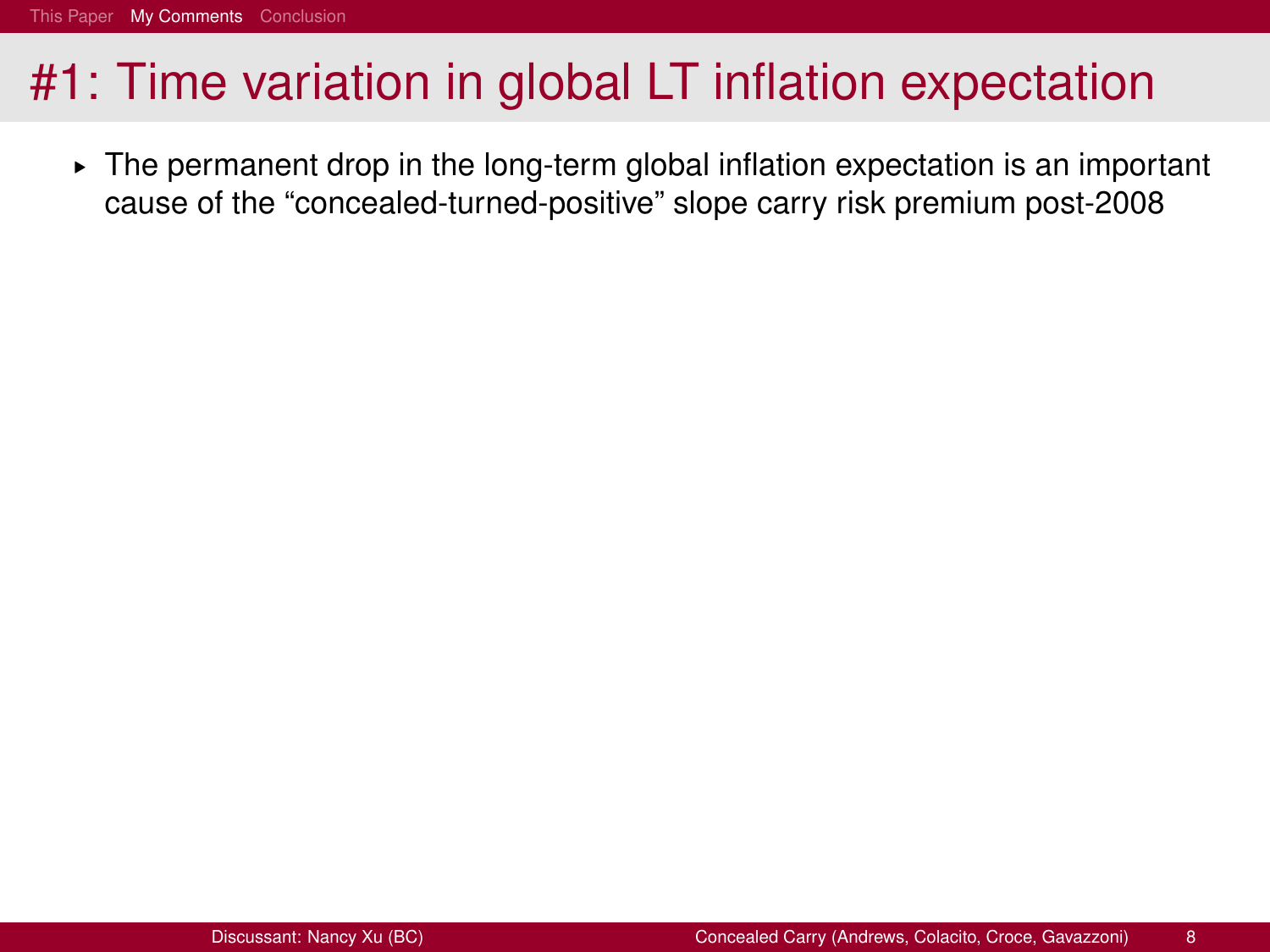#### [This Paper](#page-1-0) [My Comments](#page-16-0) [Conclusion](#page-30-0)

# #1: Time variation in global LT inflation expectation

► The permanent drop in the long-term global inflation expectation is an important cause of the "concealed-turned-positive" slope carry risk premium post-2008



 $\triangleright$  US for example (which has the largest GDP weight): there are major fluctuations over inflation expectations around 2008, but it doesn't look like a structural break? If statistically significant, it looks like coming from the period after 2015 (which coincides with the interest rate increases)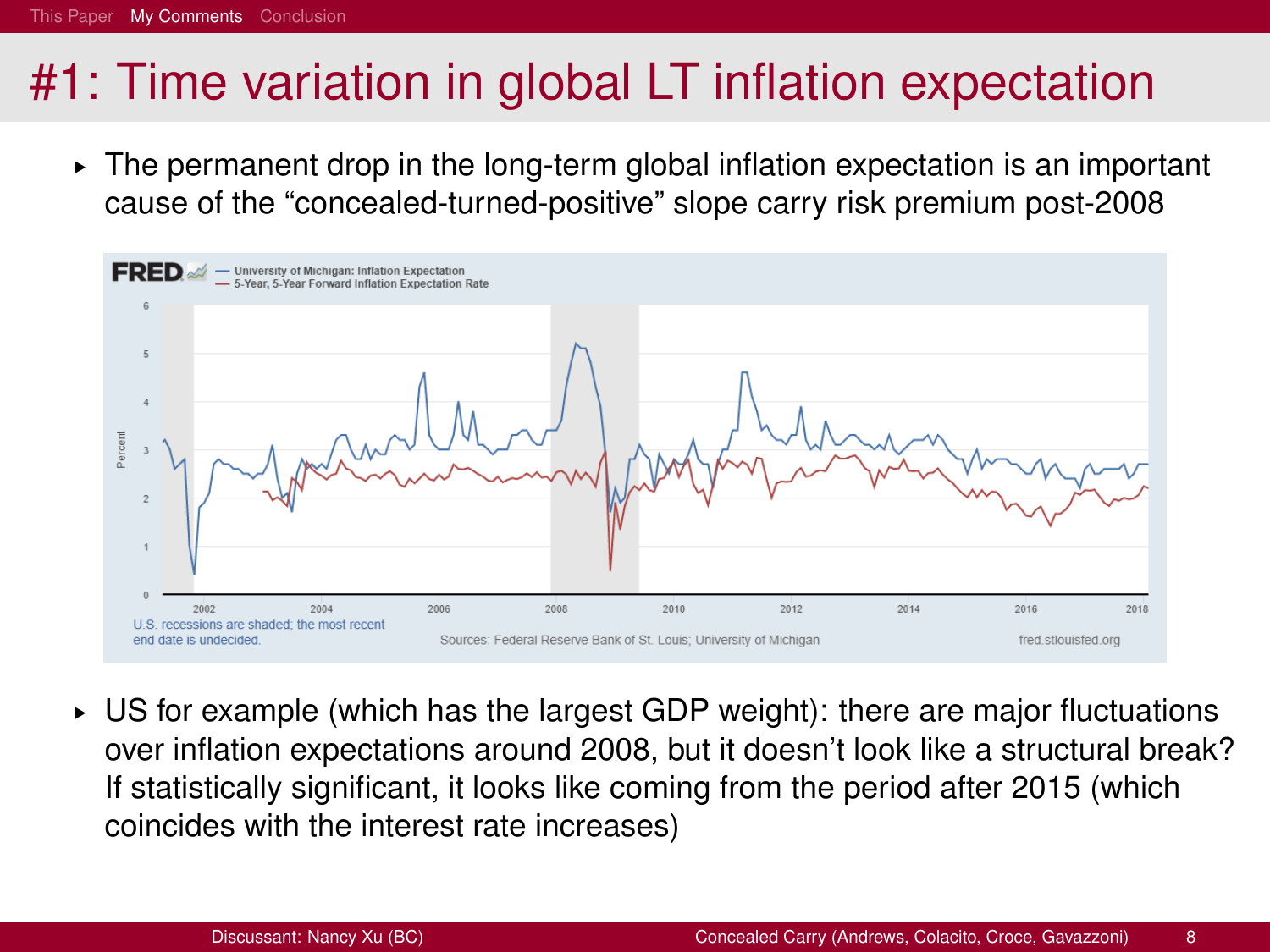#### [This Paper](#page-1-0) [My Comments](#page-16-0) [Conclusion](#page-30-0)

# #1: Time variation in global LT inflation expectation

► The permanent drop in the long-term global inflation expectation is an important cause of the "concealed-turned-positive" slope carry risk premium post-2008



- $\triangleright$  US for example (which has the largest GDP weight): there are major fluctuations over inflation expectations around 2008, but it doesn't look like a structural break? If statistically significant, it looks like coming from the period after 2015 (which coincides with the interest rate increases)
- ► Suggestion: A more statistical test for this core "regime" claim?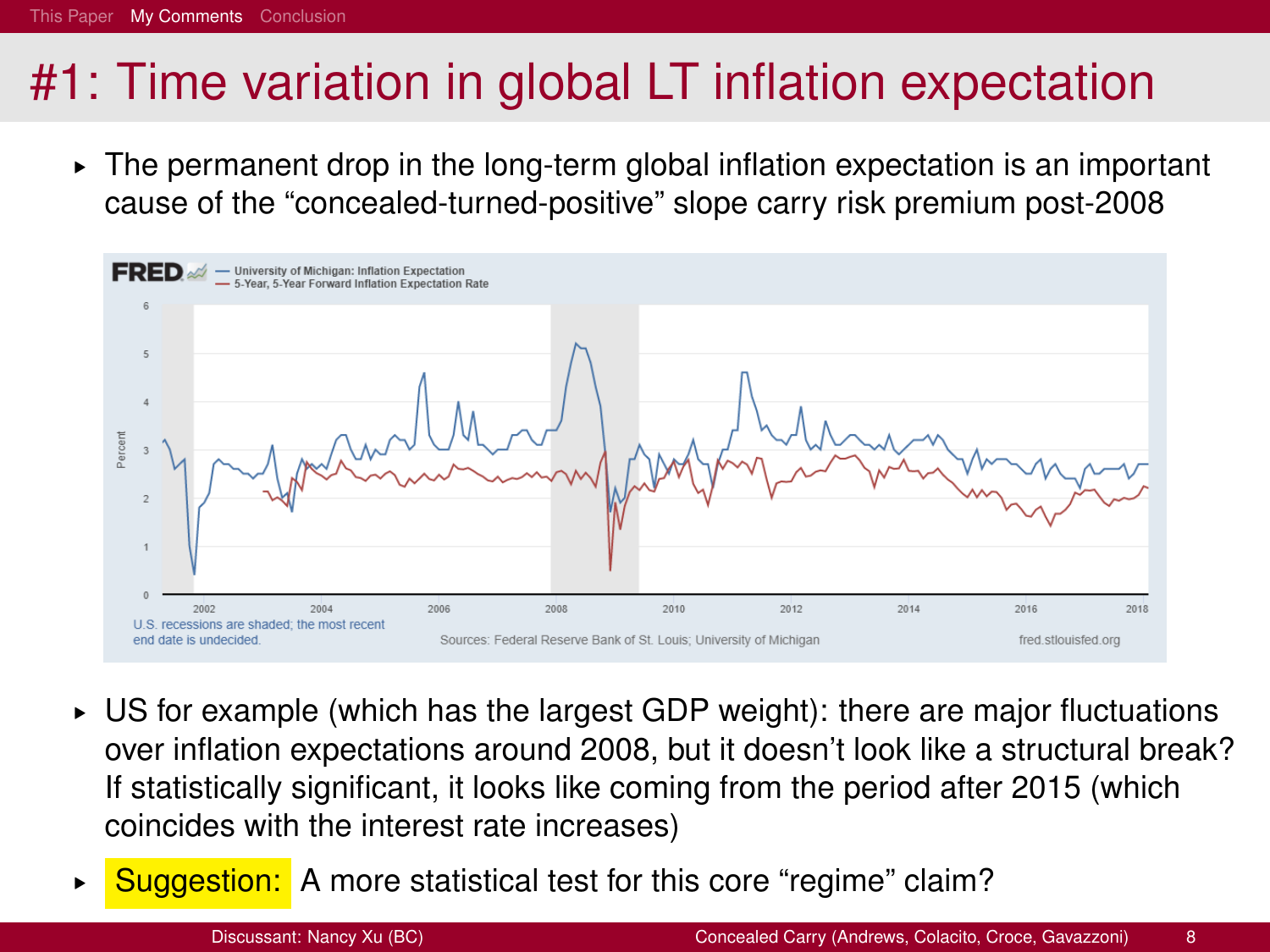# Digression: short-term inflation forecast? (1m)

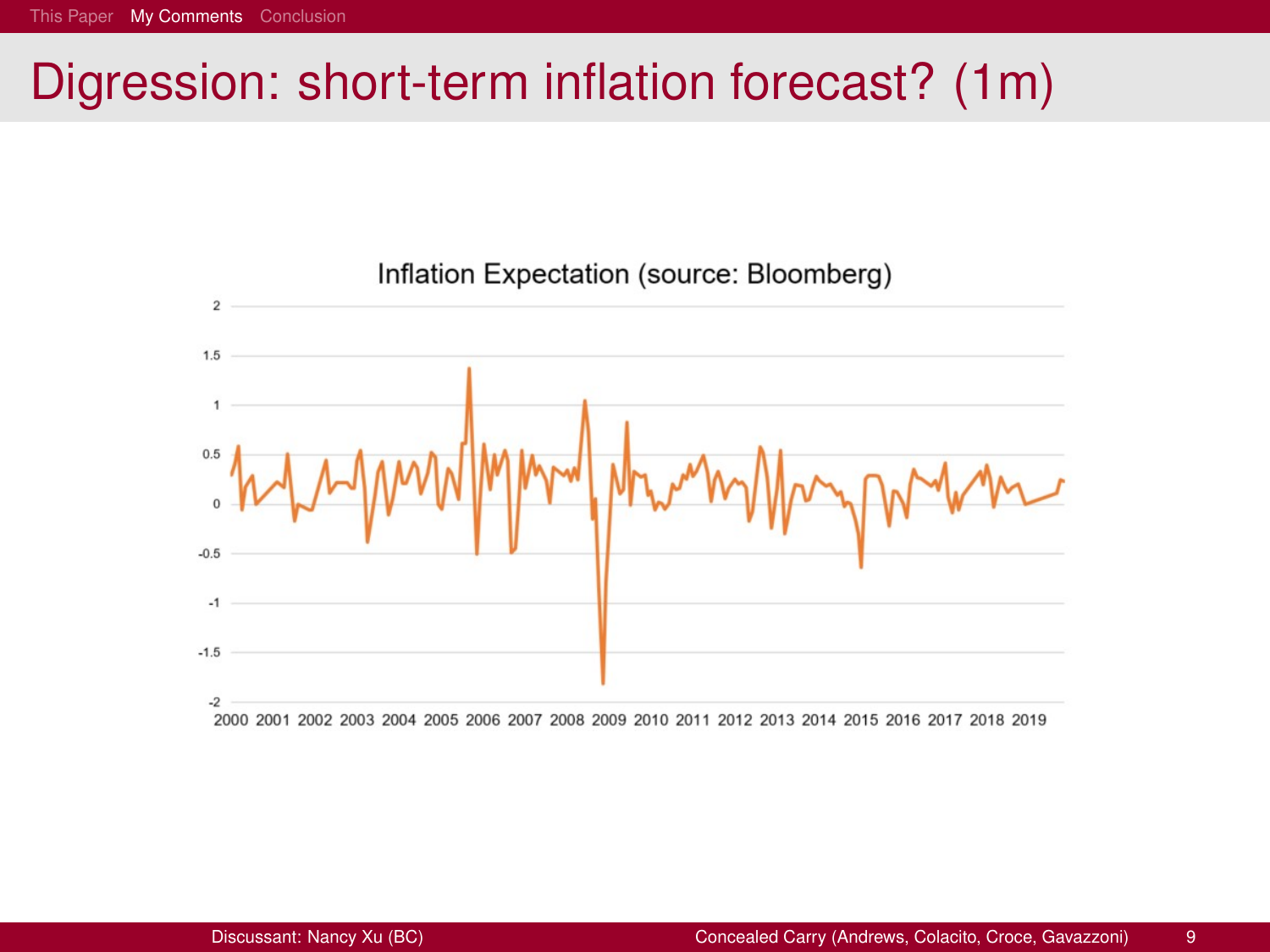§ *Story recap*: countries with high global inflation expectation sensitivities experiences stronger effects of steepening their yield curve, which hence contributes to the positive slope carry risk premium (as inflation risk needs to be compensated)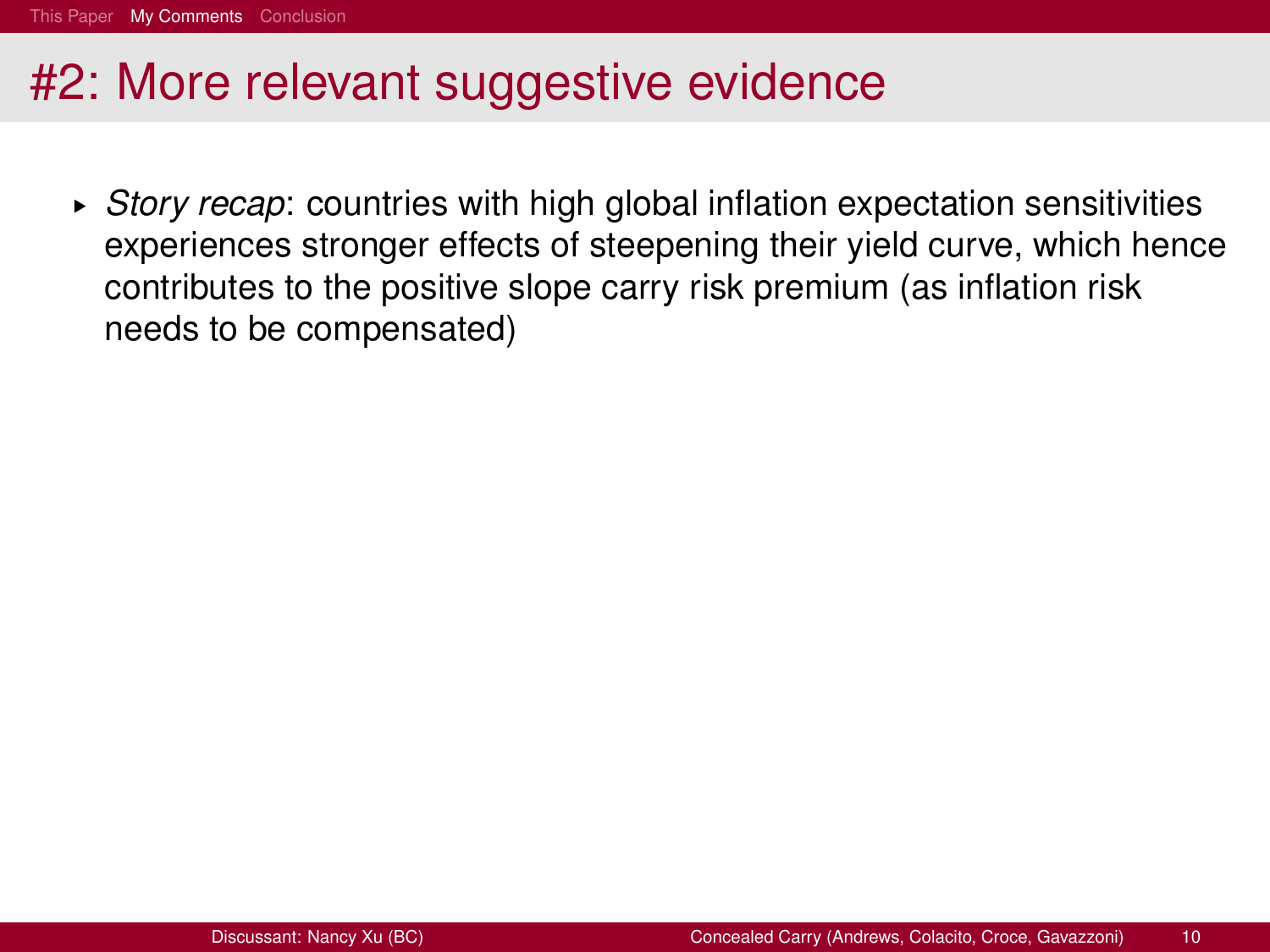- § *Story recap*: countries with high global inflation expectation sensitivities experiences stronger effects of steepening their yield curve, which hence contributes to the positive slope carry risk premium (as inflation risk needs to be compensated)
- $\triangleright$  From the two slides back, professionals do seem to have (rather) time-varying beliefs about future 5-year inflation:
	- 1. Does country composition change even within the post-2008 sample?
	- 2. Do we see a reversal in slope carry premium (going back to concealed again) around 2010-2014?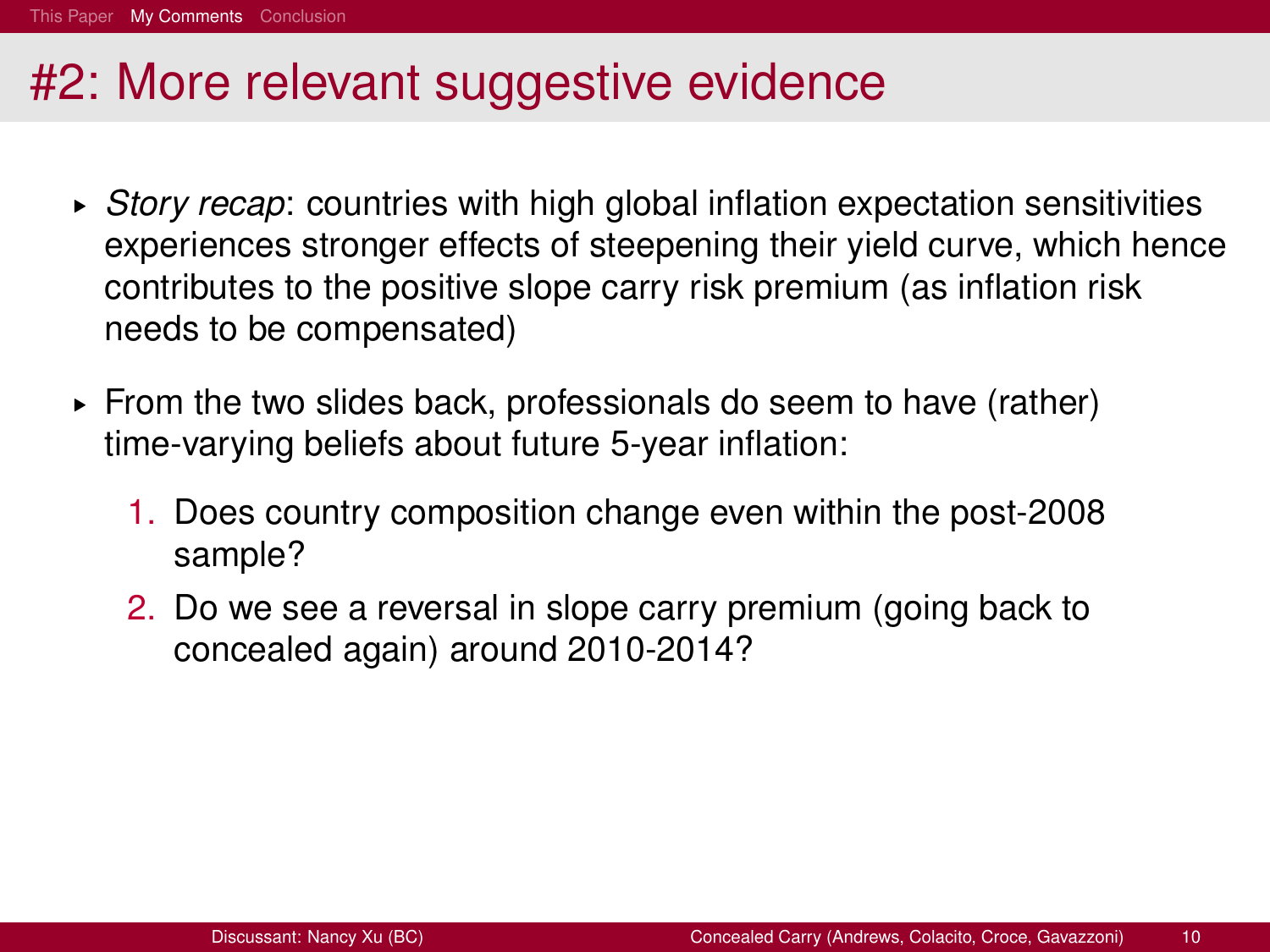- § *Story recap*: countries with high global inflation expectation sensitivities experiences stronger effects of steepening their yield curve, which hence contributes to the positive slope carry risk premium (as inflation risk needs to be compensated)
- $\triangleright$  From the two slides back, professionals do seem to have (rather) time-varying beliefs about future 5-year inflation:
	- 1. Does country composition change even within the post-2008 sample?
	- 2. Do we see a reversal in slope carry premium (going back to concealed again) around 2010-2014?
	- 3. Suggestion: A rolling-window demonstration of 1 and 2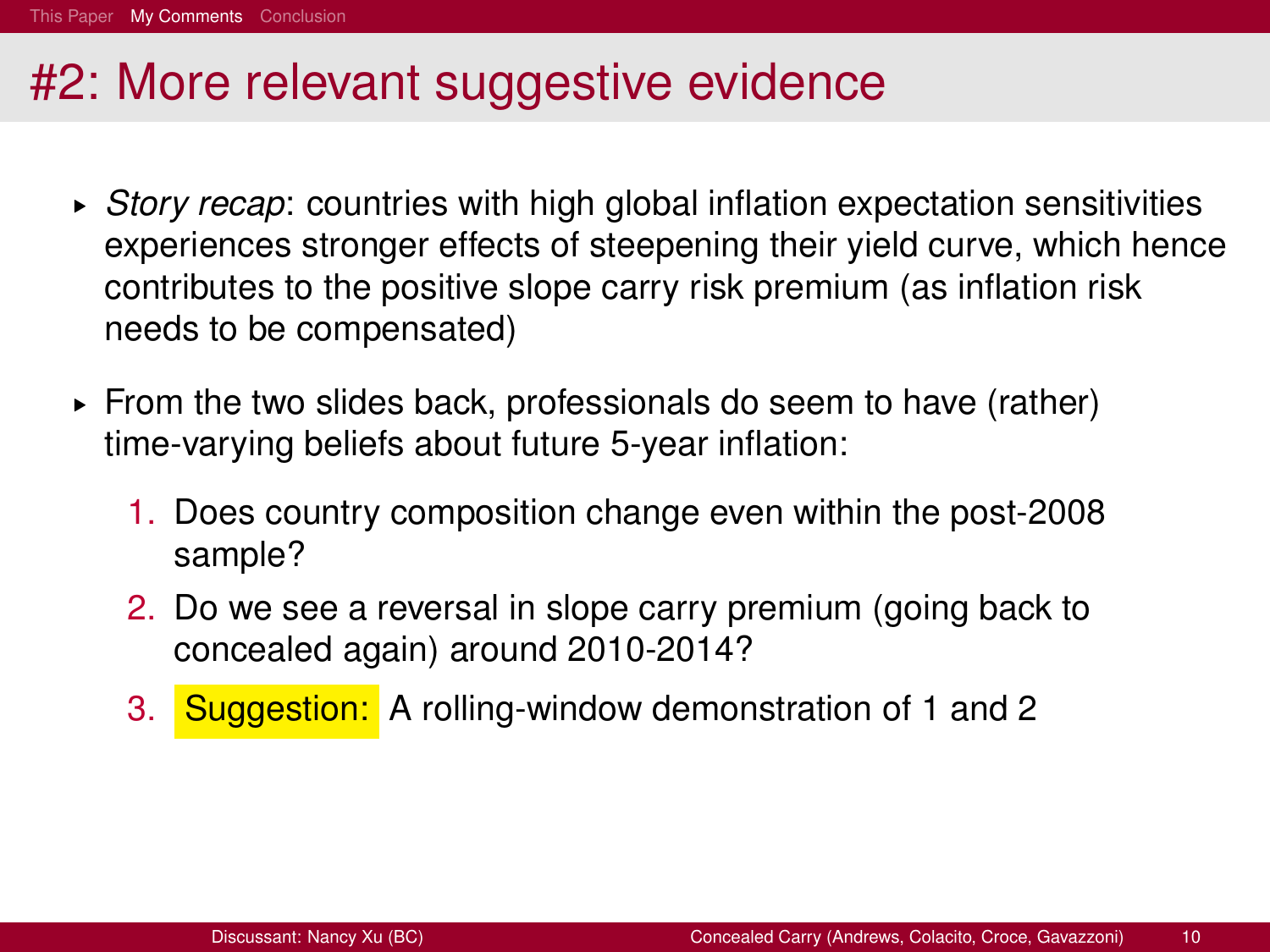- § *Story recap*: countries with high global inflation expectation sensitivities experiences stronger effects of steepening their yield curve, which hence contributes to the positive slope carry risk premium (as inflation risk needs to be compensated)
- $\triangleright$  From the two slides back, professionals do seem to have (rather) time-varying beliefs about future 5-year inflation:
	- 1. Does country composition change even within the post-2008 sample?
	- 2. Do we see a reversal in slope carry premium (going back to concealed again) around 2010-2014?
	- 3. Suggestion: A rolling-window demonstration of 1 and 2
- § **In summary, Comments #1 and #2 so far suggest using 2 different approach to prove the regime claim**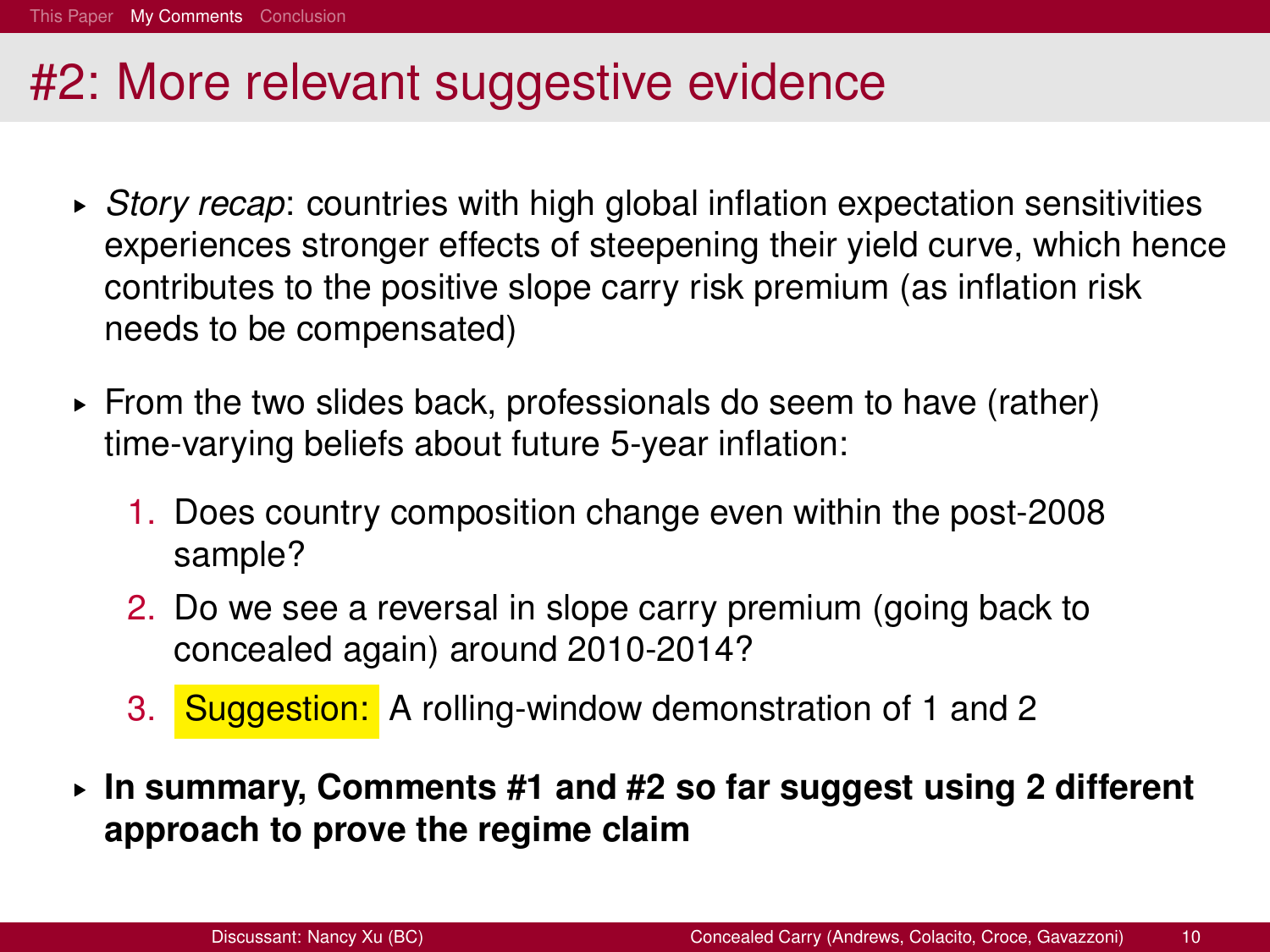§ **The international asset pricing literature has identified and documented higher international risk compensation (and compensation comovements) since 2008, in various approaches:**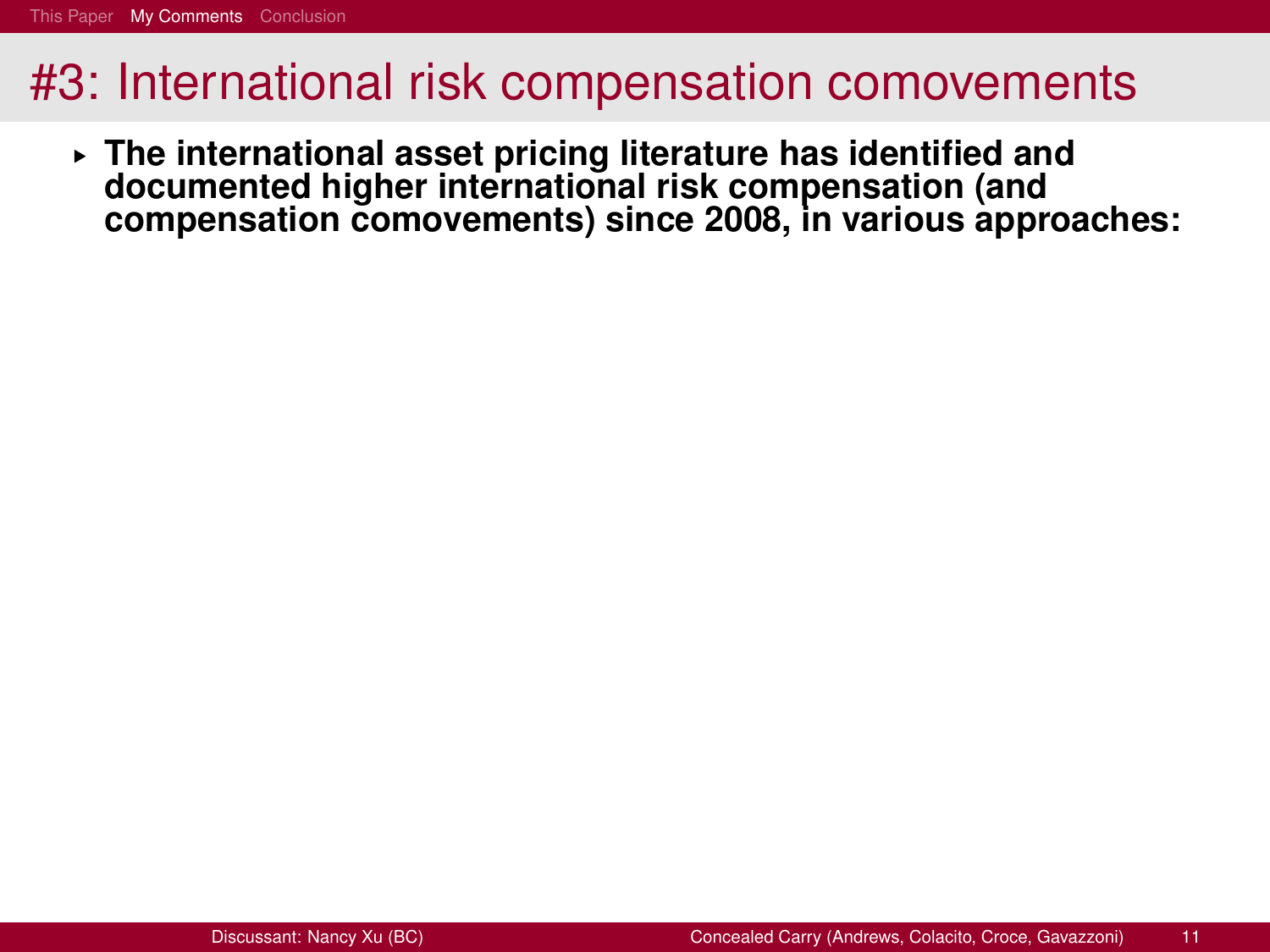- § **The international asset pricing literature has identified and documented higher international risk compensation (and compensation comovements) since 2008, in various approaches:**
	- 1. Return comovement literature (Xu, 2019; Viceira & Wang, 2021)
	- 2. Yield comovement literature (Jotikasthira, Le & Lundblad, 2015; higher (lower) long-term (short-term) bond comovement)
	- 3. Global financial cylce literature (Miranda Agrippino & Rey, 2020; Bekaert, Hoerova & Xu, 2021) [notice it is also distinct from global real growth dynamics]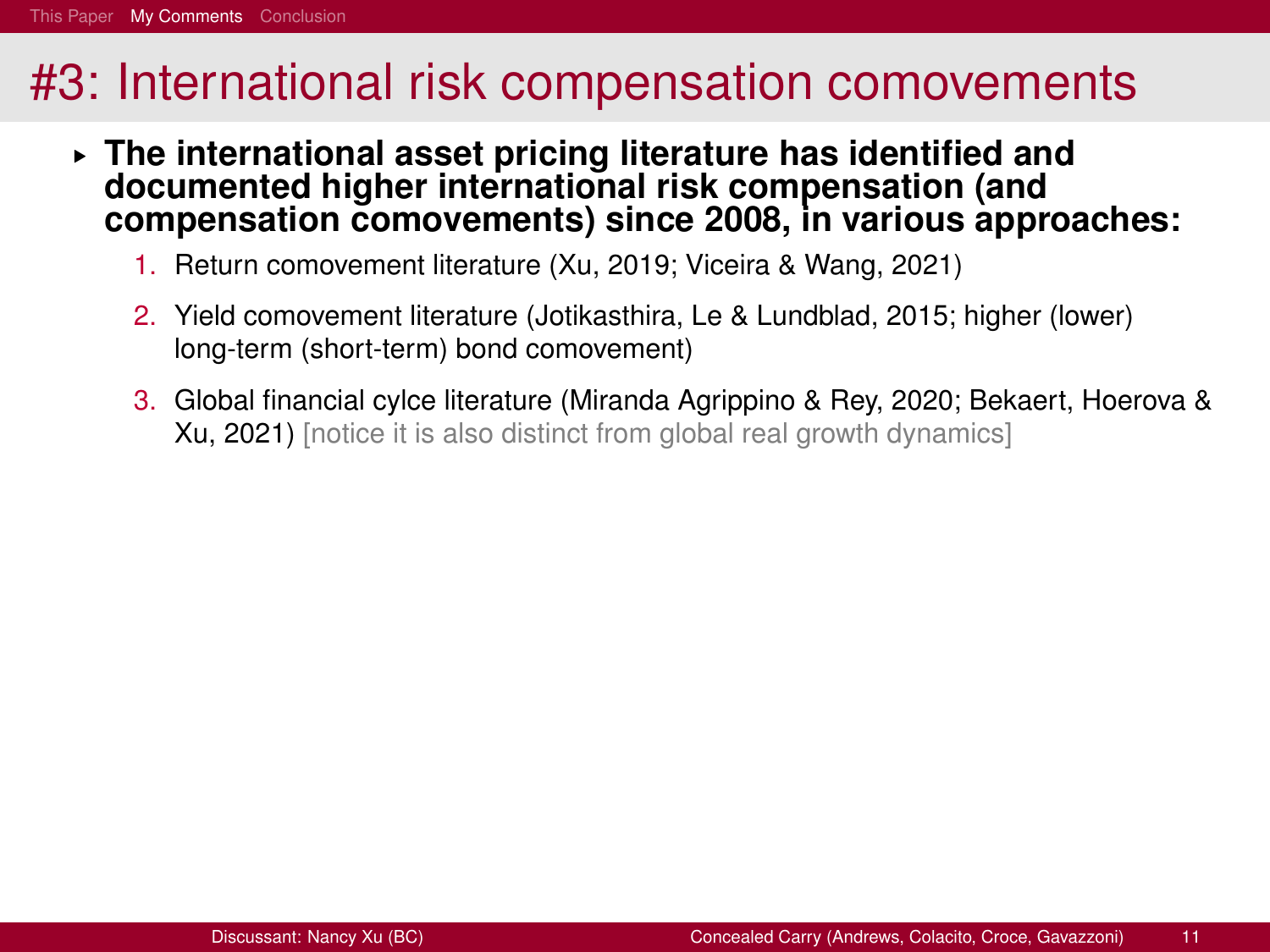- § **The international asset pricing literature has identified and documented higher international risk compensation (and compensation comovements) since 2008, in various approaches:**
	- 1. Return comovement literature (Xu, 2019; Viceira & Wang, 2021)
	- 2. Yield comovement literature (Jotikasthira, Le & Lundblad, 2015; higher (lower) long-term (short-term) bond comovement)
	- 3. Global financial cylce literature (Miranda Agrippino & Rey, 2020; Bekaert, Hoerova & Xu, 2021) [notice it is also distinct from global real growth dynamics]



#### **MirandaAgrippino‐Rey global financial cycle and Bekaert‐Hoerova‐Xu global risk aversion cycle**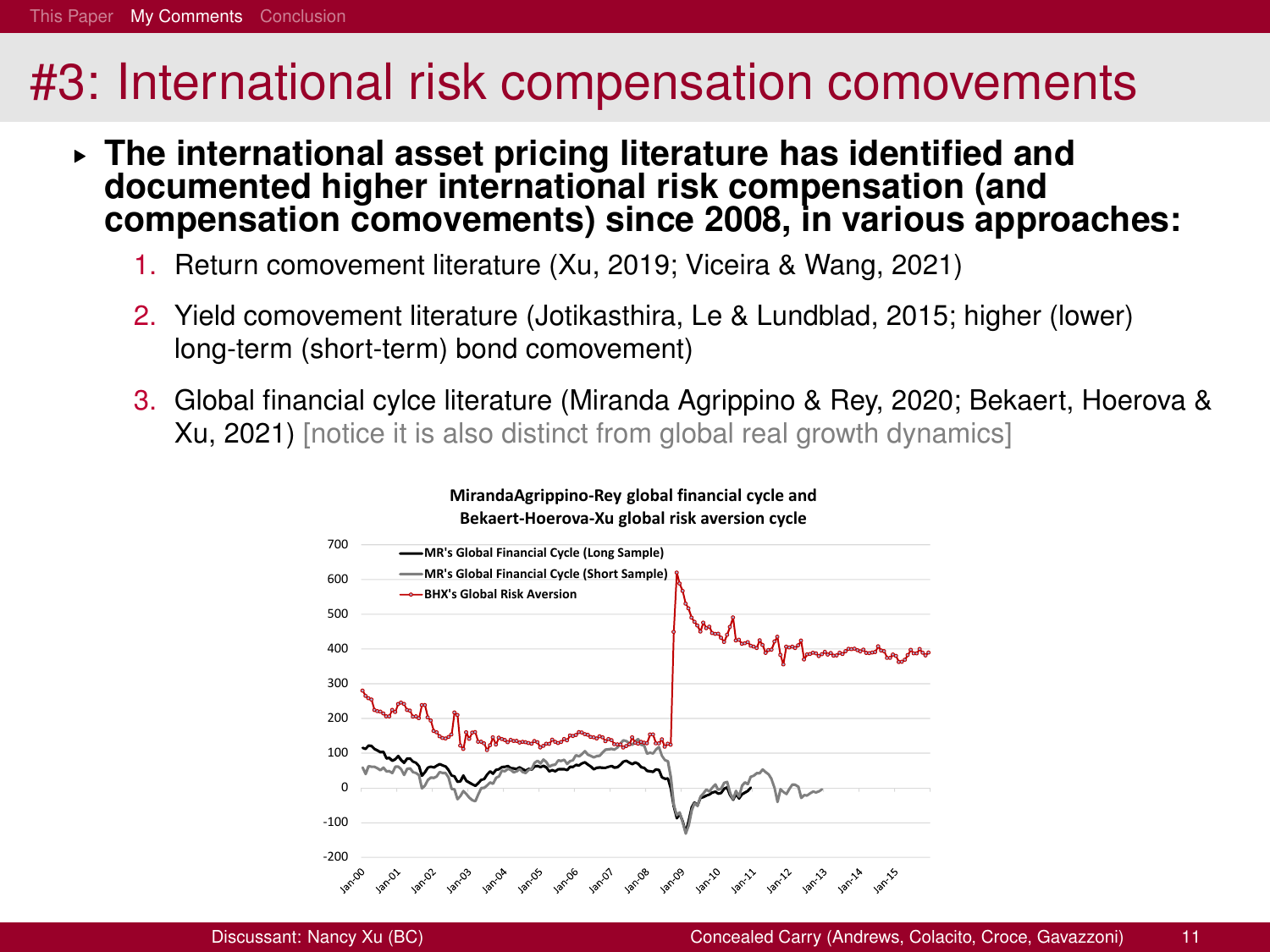### § **One alternative hypothesis:**

There is a major positive permanent shock in global risk premium since 2008

 $\rightarrow$ 

Countries with high exposures to the "global financial cycle" (bank, capital flows, debt, or even investor risk aversion/media sentiment etc.) immediately should also exhibit steeper yield curve (through the risk compensation channel)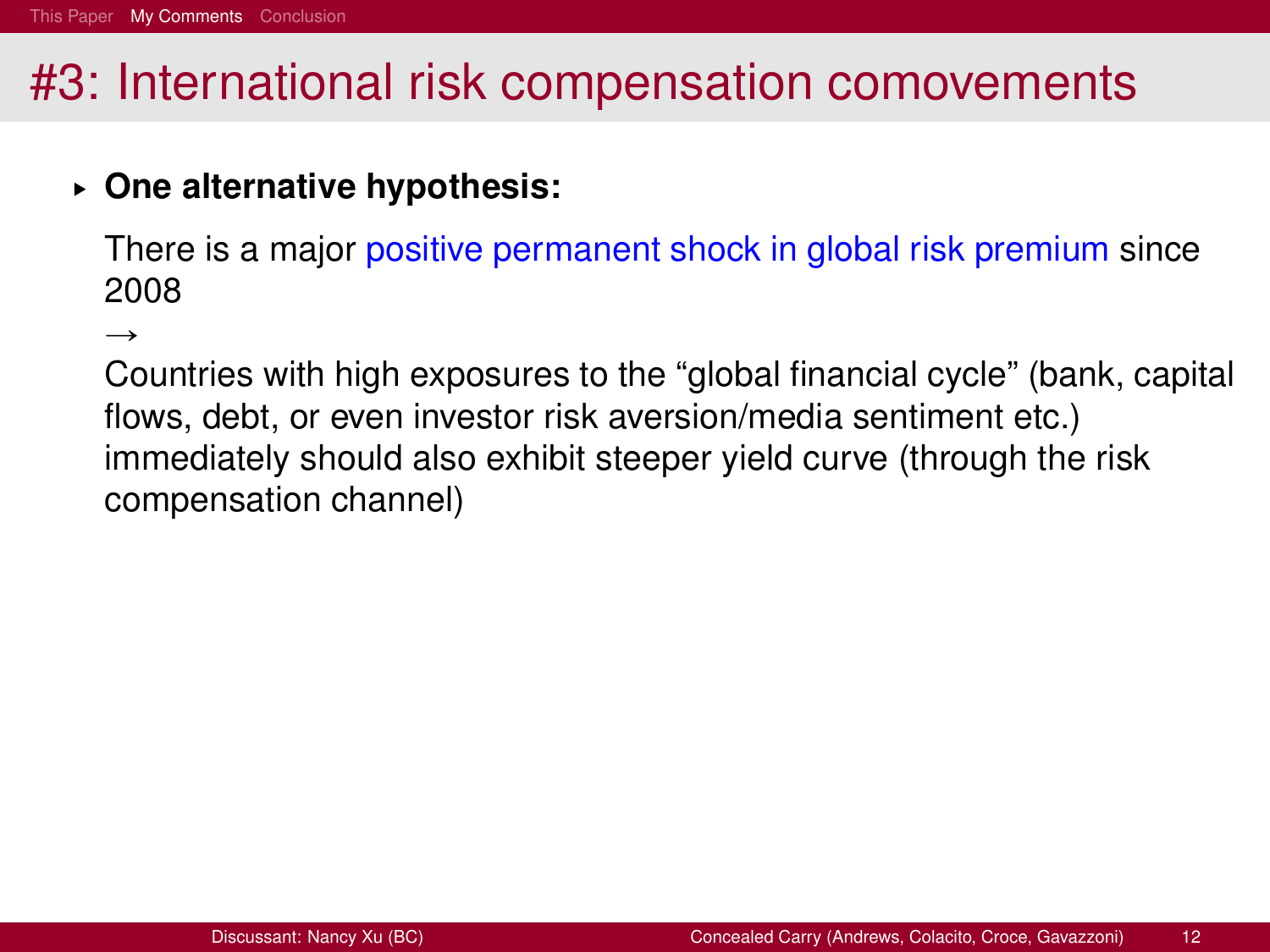### § **One alternative hypothesis:**

There is a major positive permanent shock in global risk premium since 2008

 $\rightarrow$ 

Countries with high exposures to the "global financial cycle" (bank, capital flows, debt, or even investor risk aversion/media sentiment etc.) immediately should also exhibit steeper yield curve (through the risk compensation channel)

 $\leftrightarrow$ 

Steeper-slope country bucket

### § Suggestion: **How to address this concern?**

It will be really hard to incorporate this channel into the natural EZ-LRR framework (I must sympathize :)); perhaps acknowledging other potential channels that are not directly testable in the present framework would be helpful to help broaden the discussion and the impact